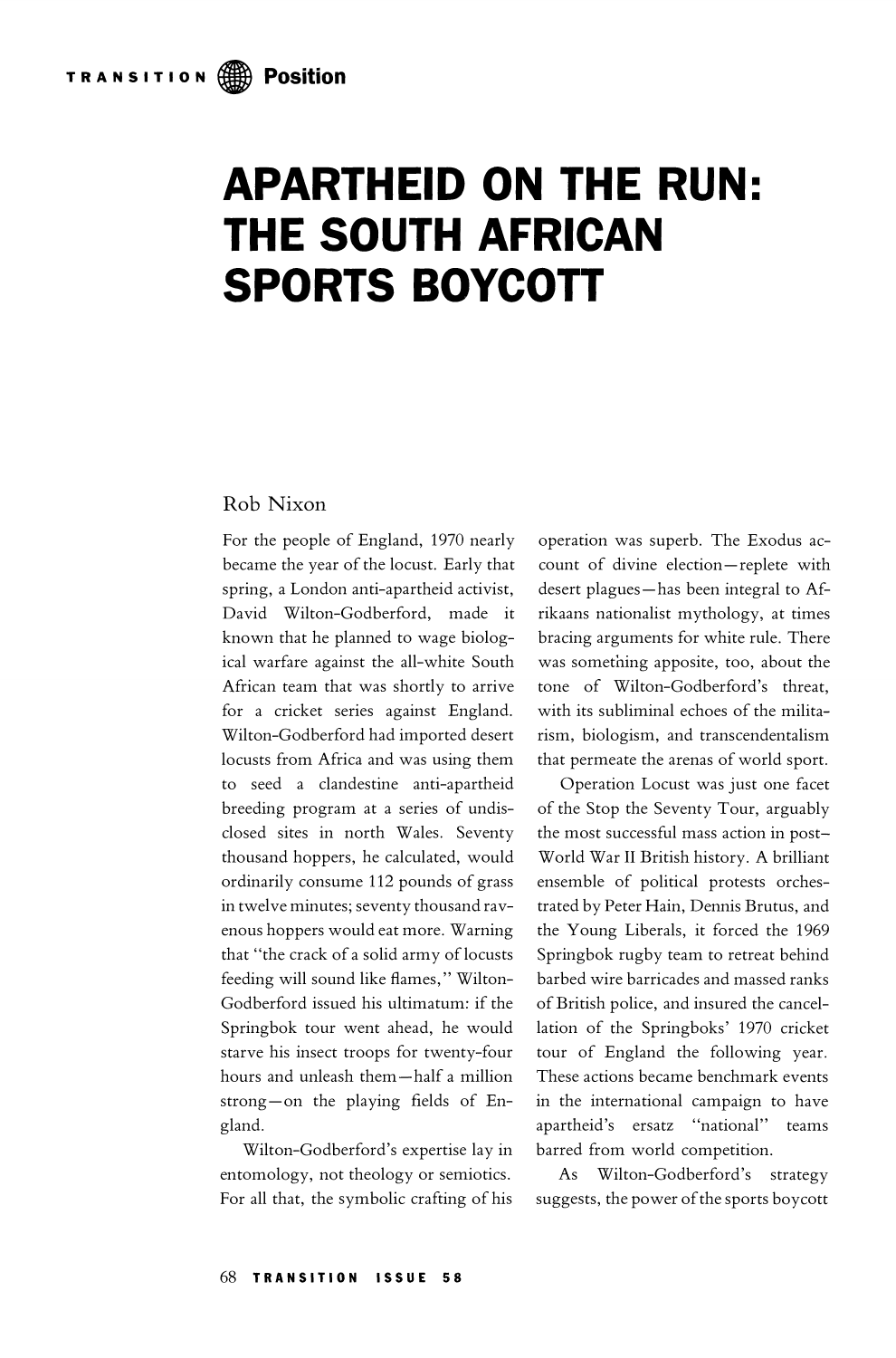

**Having bombarded** the field with bags of flour and smoke bombs to protest apartheid, an airplane passes over an Auckland stadium during a 1981 rugby match between New Zealand and South Africa. AP/Wide World Photos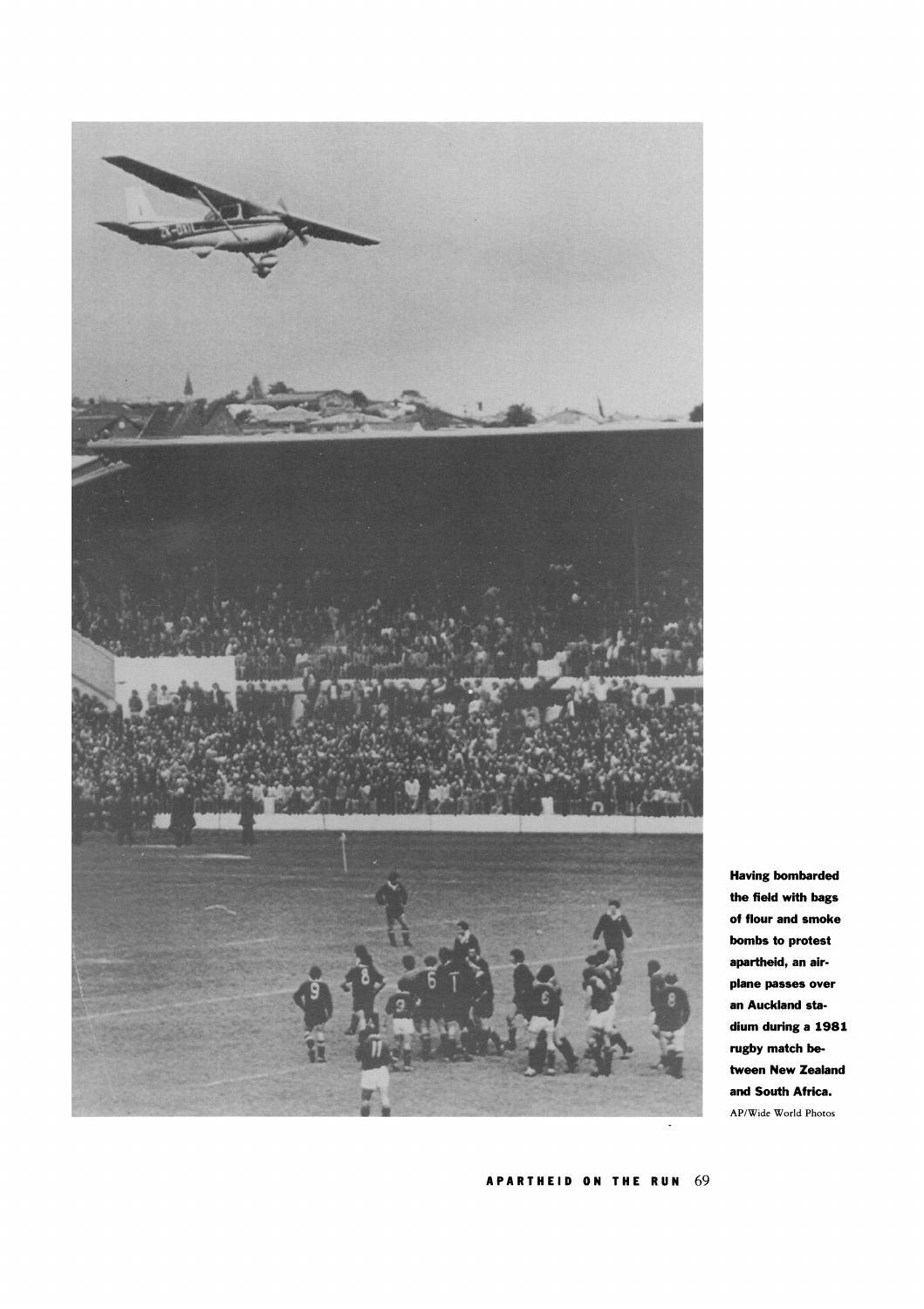**stemmed largely from its ability to grip the media by generating spectacle. It gave the liberation movement access to the passionate commitments of sports fans, a vast swath of society largely indifferent to international politics or ignorant of the issues at stake. This allowed sport a distinctive role in the matrix of**  international actions-the military, nu**clear, and oil bans, the divestment movement, the freezing of bank loans, and the moratoria on sporting, cultural, and academic contacts-that drew non-South Africans into the anti-apartheid front. Thus the boycott's role went well beyond publicizing discrimination in South African sport: it became an indispensable mechanism for training the media spotlight on apartheid per se.** 

**From its organized beginnings in the late 1950s, the sports ban registered some of the earliest and most sustained successes in popularizing the antiapartheid cause abroad. In countries where the premier sports overlapped with those of South Africa-Britain, most of Africa, India, New Zealand, Pakistan, the Anglophone Caribbean, France, Ireland, Australia, Sri Lanka, Italy, and Argentina-outrage over competition against white South African teams gave vital impetus to local antiapartheid movements. The absence of any major, nationalistic team sports common to South Africa and the United States, however, deprived the American anti-apartheid movement of a powerful populist focus for its actions. This was a particularly unfortunate historical accident, given the visibility of African-American sporting celebrities who would surely otherwise have become a driving force in the American campaign against apartheid.** 

**To assess the impulse behind the sports boycott is to engage with the broader political ramifications of international sport, above all, in the spheres of nationalism, race, and gender. The sports boycott amounted, after all, to the most prominent, extended antiracist campaign in the history of world sports. Arguably not since Jesse Owens ascended the Berlin Olympic podium four times against a backcloth of Nazi triumphalism has an intervention through sport had such broad political repercussions. From its inauspicious advent over thirty years ago, the boycott acquired a high profile at the United Nations and the Organization of African Unity, in the Commonwealth and the Nonaligned Movement, as well as at a host of international sporting bodies. Showdowns between upholders and breakers of the boycott produced incidents of national political consequence in a succession of countries-Barbados, New Zealand, Sri Lanka, England, India, Trinidad, Guyana, Australia, India, Ireland, Antigua, Wales, and France.** 

**The ban threw into relief the preeminence of sporting agons as occasions for forging and flaunting national loyalties. Because South African "national" teams were racially exclusive, their presence on the international stage raised profound questions about the representation of nationhood. What precisely does it mean for sports teams, especially male ones, to be construed as national representatives? Why has sport become such an emotive site for the engendering-and gendering-of nationalism? And to what extent do sporting events not just synecdotally "reflect" the nation but serve as a terrain on which rival versions of the nation are constructed and contested?**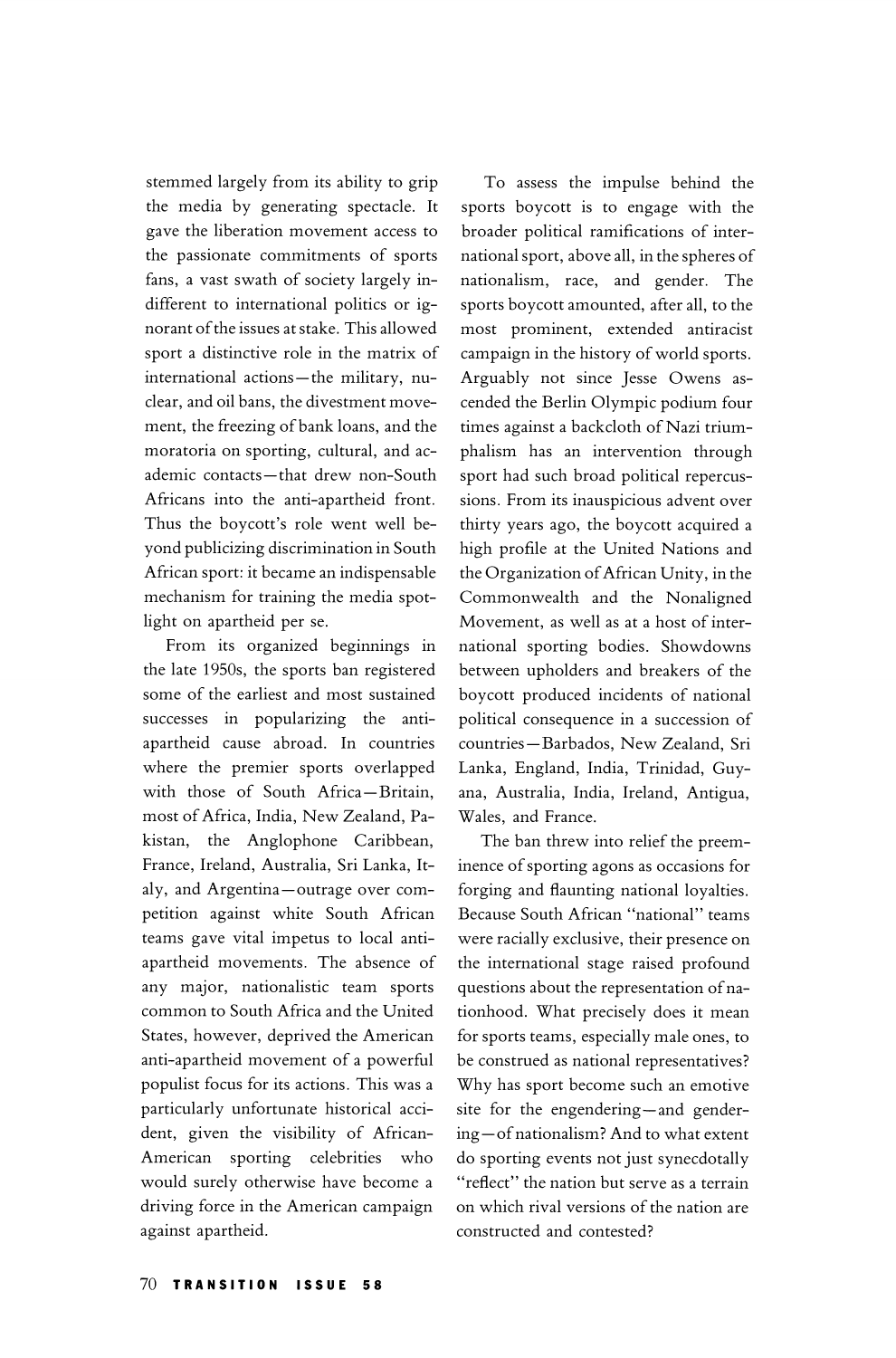

**The controversy around apartheid in sport erupted with unusual force because it stoked one of the most ferocious controversies in the sporting worldnamely, the degree to which sport should be implicated in political advocacy and political punishment. In addition, the contentious bonds between sport, race, nationalism, and gender helped the boycotters gain international leverage from what might otherwise have remained a concern local to South Africans. Activists strengthened the internationalism of the ban by linking the challenge to apartheid to the colonial legacy of racist nationalism in the white majority nations-Britain, New Zealand,**  Australia, France, and Ireland-that **served as white South Africa's principal sporting rivals. Thus, for example, campaigns for Aborigine and Maori land**  **rights gained impetus from organized resistance to Springbok tours. In Britain, the Zola Budd scandal exposed the racial double standard at the heart of national immigration policy, when in 1984 the Home Office gave the Afrikaans, long distance wunderkind an inside track to British citizenship. British reporters visited Budd's Orange Free State home and cited her consumption of roast beef and Yorkshire pud for Sunday lunch as cultural evidence of her organic Britishness. In circumstances where applicants ordinarily waited twenty-one months, Budd was naturalized in ten days. Here again, the campaign against apartheid embraced other campaigns against racist definitions of national identity.** 

**In August 1992, Zola Pieterse (nee Budd) joined ranks with 120 other South African athletes to compete in the** 

**Police cashing with anti-apartheid demonstrators outside a 1969 rugby match between Swansea and the South Afri**can Springboks.

**The Press Association Ltd.**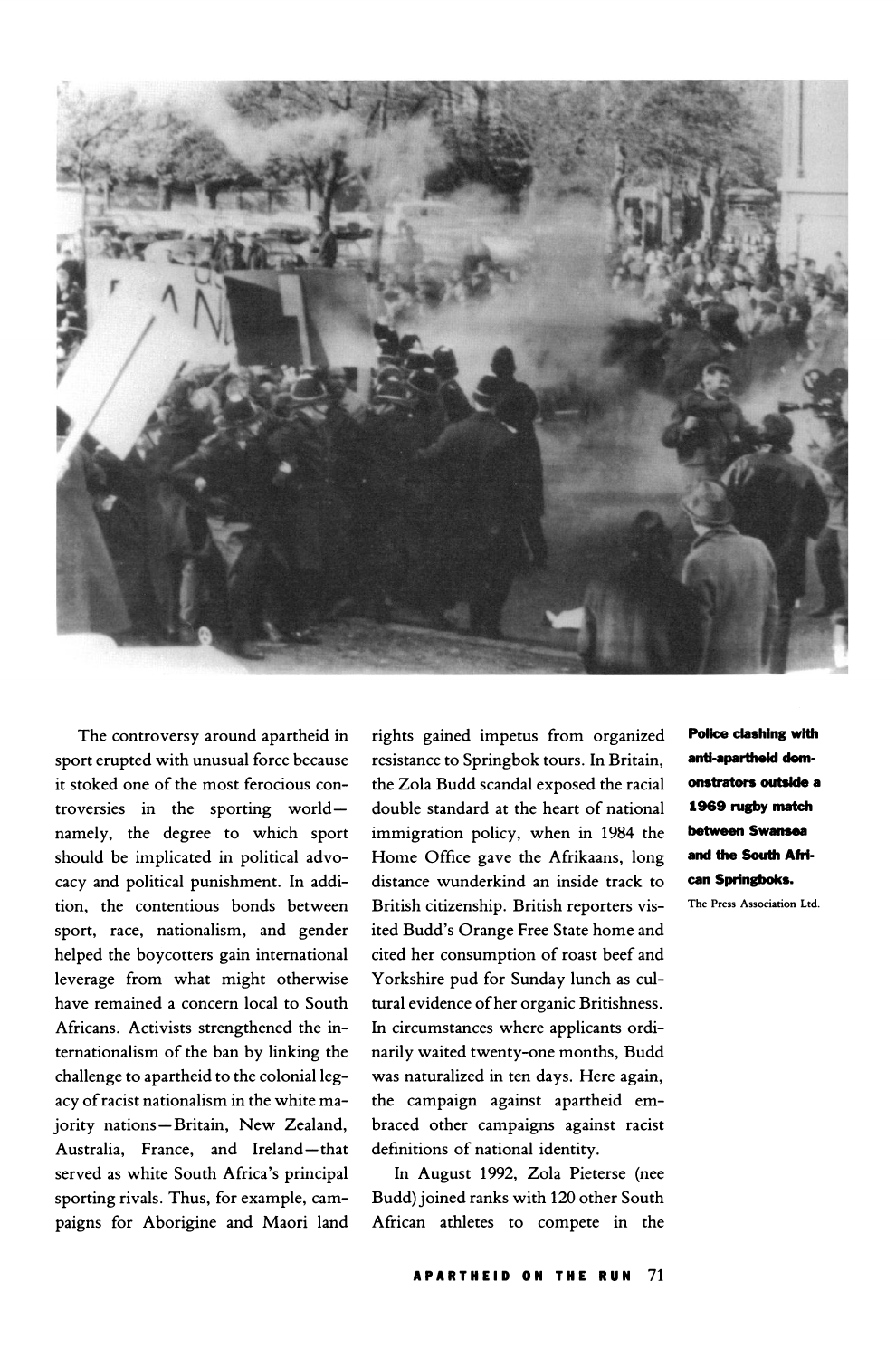**twenty-fifth Olympiad. South Africa had been barred from the Olympics since 1960, and the conspicuous presence of the country's first ever nonracial squad became a ceremonial marker of the boycott's termination. The ban had been lifted, amid frenzied debate over the strategic wisdom of doing so. Some have lauded the ANC-endorsed repeal as a shrewdly timed gesture; others have challenged the decision, arguing that a trump card has been squandered at a time of inadequate guarantees. However, across the spectrum of debate, the perception lingers that sports will remain an inextricably political resource.** 

**International sporting contests serve as a form of national recreation in more than one sense of the phrase. They are exhibitionist events imbued with the authority to recreate or simulate the nation, offering a vigorous display of a proxy body politic. This applies, above all, to male team sports which, unlike more solitary pastimes like angling or golf, are structured to provide spectacles of cooperative discipline that stage the suppression of self-interest for the collective good. Players qualify for the national side only by virtue of birth or through naturalization, that peculiar word which makes the latent biologism of national teams explicit. Unlike professional, regional, and club teams, national sides may not freely exchange players: no combination of money and talent can substitute for the fact that to represent the nation-as the etymology insists-is an expression of a birthright. The only way players can transfer their allegiances from one nation** 

**to another is by undergoing the protracted labor of naturalization-little other than a ritual rebirthing through the channels of the INS, the Home Office, or some comparable national "body."** 

**Sporting internationals serve as occasions for national legitimation and selfscrutiny. Not for nothing are rugby, cricket, and field hockey internationals called "tests." The composition and performance of the national side readily becomes a focus for anxieties about national (or ethnic national) provenance and destiny. For if international sporting clashes raise tormenting questions about birthrights, they are equally prone to raise anxieties about the nation's pros**pects. National representatives-diplo**mats, parliamentarians, senators, military officers--typically gain authority with age, but national sporting heroes enter decline by their mid-thirties. Indeed, sport is the only significant sphere of national representation where the young reign supreme. The performance of the national side is thus commonly used as a style of clairvoyance, seeming to portend the nation's future. For it is, as Benedict Anderson reminds us, "the magic of nationalism to turn chance into destiny."** 

**In South Africa, a host of factors colluded to render sport a crucial arena of white self-esteem. The halcyon climate and the ubiquity of black domestic workers in white homes guaranteed expanses of outdoor leisure time. Like New Zealanders and Australians, white South Africans have also harbored a special colonial animus toward British sporting teams. Afrikaners were particularly prone to view their prowess at the British game of rugby as sweet revenge**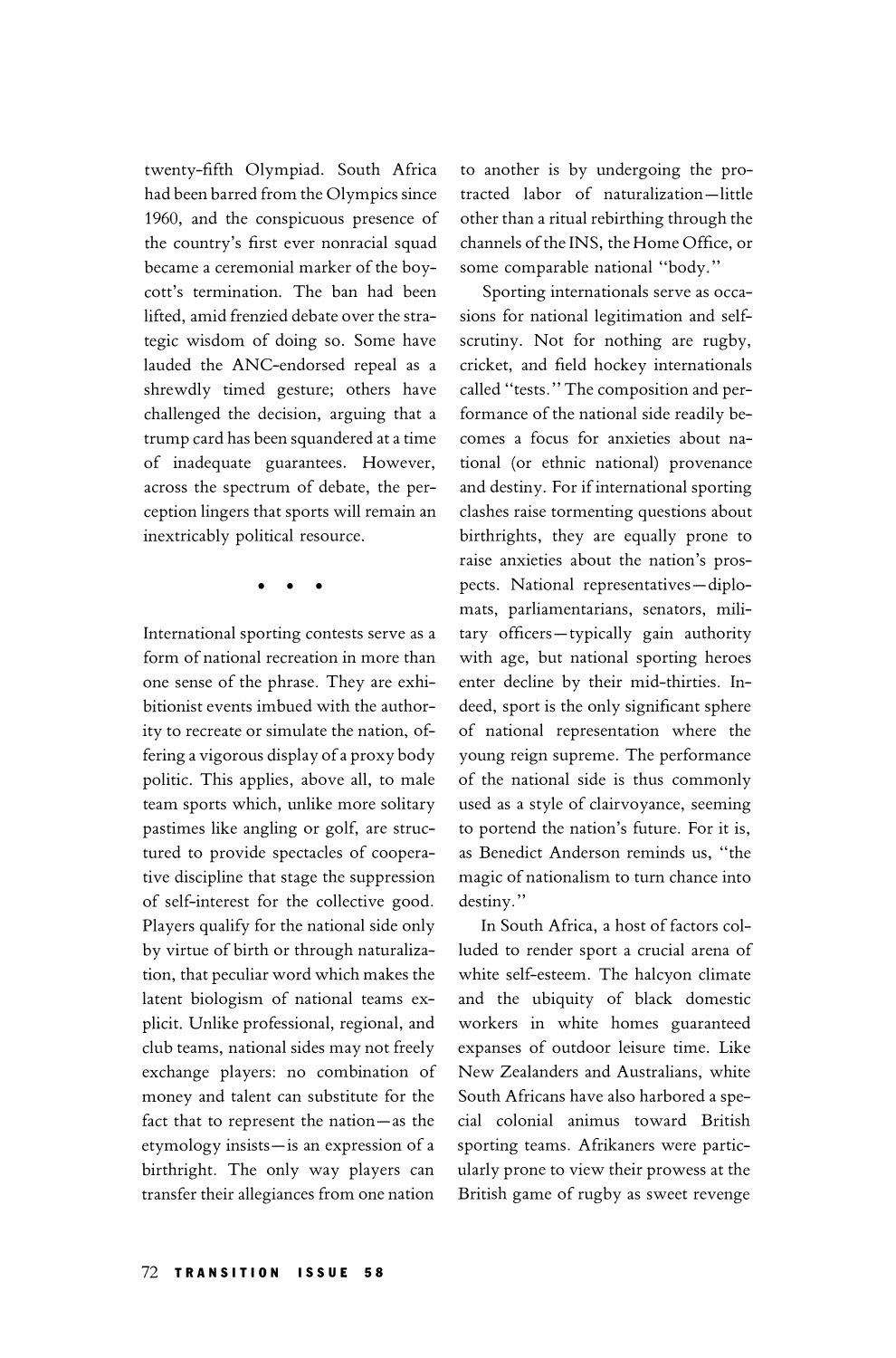**for their imperial subjection at British hands.** 

**Most national or ethnic nationalist groups feel economically, politically, and geographically peripheral to the centers of world power. Such nations ordinarily enjoy scant control over their destinies and are seldom afforded visibility on the world stage. Sport often offers the only arena in which nations redress feelings of marginality and bask, however fleetingly, in the sensation of being a global force. Cameroon's triumphs over more illustrious nations in the 1990 World Cup Football (what Americans call soccer) typified sport's ability to bestow this surrogate sense of national power. White South Africans' paranoid obsession with the sports boycott was rooted in an ethnic nationalist exasperation at being denied just such opportunities to compensate for the smallness of their population, their geographical marginality, and their political ostracism.** 

**In racial terms, the South African regime's insistence on segregated sports teams and leagues became symptomatic of white pathologies about the body. These surfaced in extremes around high contact sports like rugby and in swimming pool racism, with its baroque anxieties over the mingling of fluids. Colonial machismo has been exacerbated among white South African men by the militarized conditions of male bonding: for the past quarter century, all white male school leavers have been summoned for national conscription, a brutal rite of passage into "manliness."** 

**White vulnerability to a sports boycott was rooted not just in the conditions of apartheid but in the character of male team sports. White sport under apartheid** 

**readily acquired a hysterical racial dimension, as segregated events became crucial sites for the forging and consolidation of white blood brotherhoods. The structure, symbolic freight, and social status of such sports generate atavistic occasions through which men enact territorial disputes in an atmosphere of homosocial panic, to borrow Eve Sedgewick's phrase. Particularly in repressed North European, Anglo-Saxon, and related settler communities, sport provides men with the one public arena where they can flaunt their bodies while indulging, without fear of social disgrace, in same-sex bodily contact. They can touch, embrace, kiss, fondle, cradle, and mount each other, smear each other with bodily fluids, and simulate copulation, whether with teammates, Mother Earth, or the corner flag. All this is sanctioned within a carefully zoned space that has been symbolically liberated from suspicion of same-sex desire.** 

**Typically, the nation-state, national sporting authorities, and the media prevent female sports teams from becoming significant bearers of national prestige, despite their potential for doing so. It is symptomatic of this tendency that, while the anti-apartheid boycott encompassed female sports teams, they were involved in none of the decisive controversies. In short, sport is the arena in white South African society where national exhibitionism has converged most explicitly with the intimacies of same-sex and same-race solidarities.** 

**In the settler-colonial conditions of apartheid, male sport's territorial agons acquired a special urgency, for they embodied the consummate struggle between colonizers and colonized, the**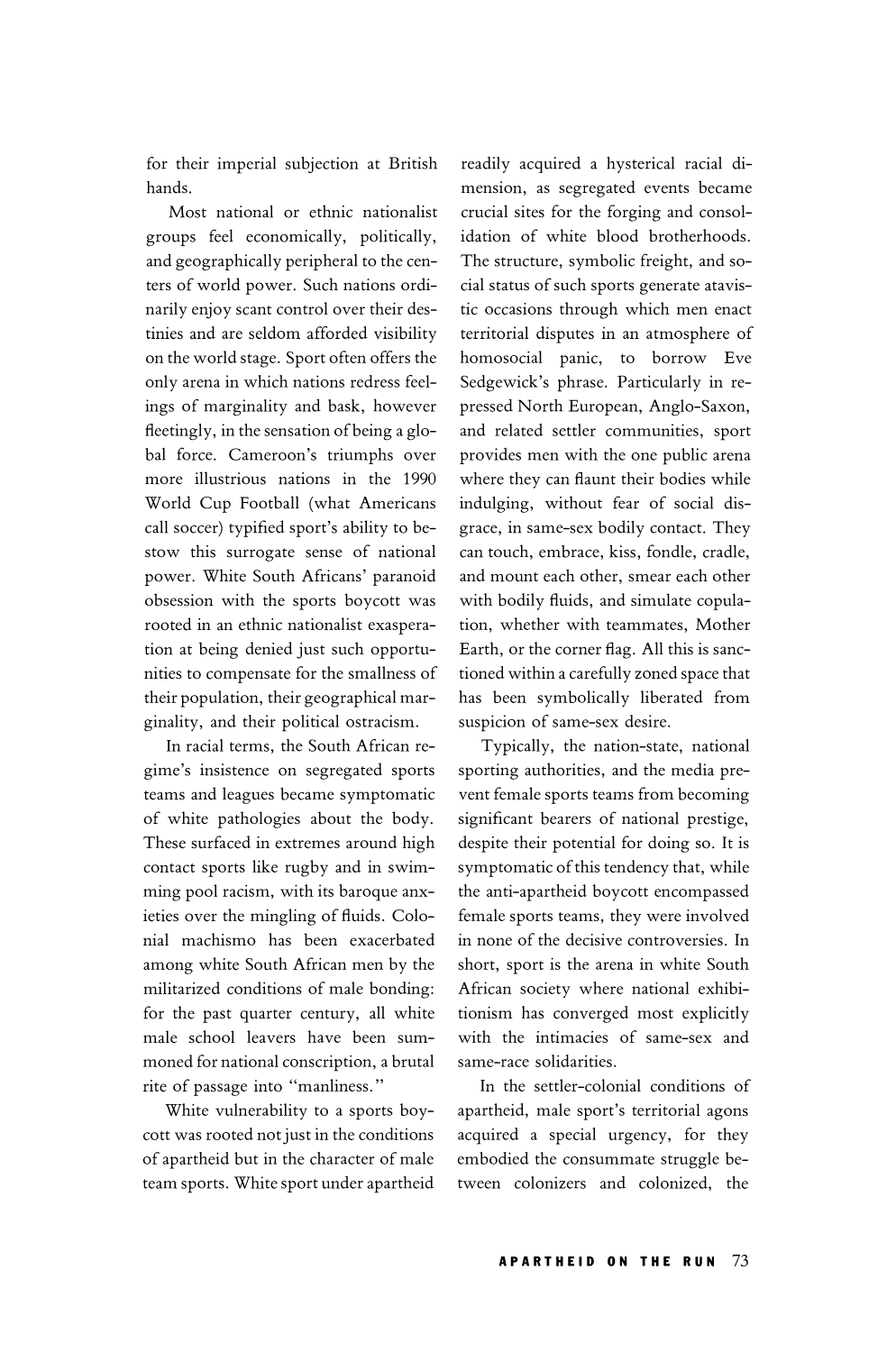**contest over the occupation, dispossession, and reclamation of land. Male team sports are, after all, little more than a series of boundary disputes staged under conditions of sanctioned violence. Under apartheid, these homosocial boundary disputes have been waged in an intensely militarized atmosphere. Because they have occurred in conditions where an unelected regime fielded an unrepresentative "national" side during a climate of foreign hostility and internal insurrection, the results of such contests have often developed a keenly political edge.** 

## **Sports matches provide constant reminders of the "enemy within," with the black side of the stadium routinely cheering the Springboks' opponents**

**The international embattlement of white South Africans was amplified by their minority status within their own borders. Sport matches provided constant, vocal reminders of the "enemy within," with the black side of the stadium routinely cheering the Springboks' opponents. Evidently, patriotism was expected even from the disenfranchised. "Unpatriotic" crowd behavior prompted one city, Bloemfontein, to ban all black spectators. Once the boycott took hold and "rebel" overseas teams were paid handsomely to break the boycott, such surrogate internationals became magnets for political mobilization and symptomatic of a nation at war with itself.** 

**In many team sports, the form and idiom of the game are redolent of war, the playing field becoming a projection** 

**of an imaginary map of adjacent, hostile national territories. The talk is of crossing borders and boundary lines, of opposing forces beating a retreat, mounting an assault, gaining or surrendering ground, launching rearguard actions, aerial assaults, and counterattacks, piercing the opposition's defenses, and driving deep into its territory. When South Africa's white sporting establishment imported surrogate international teams during the 1980s in an effort to bust the boycott, the sportsmen were condemned through military metaphors-as "mercenaries" or "blood players" who participated in "rebel" or "pirate" tours.** 

**At times, the analogies between military and sporting prowess become flagrant. In 1981, a Springbok rugby victory over arch rival New Zealand coincided with a massive South African military assault on Angola. The South African Broadcasting Corporation's propagandists did not hesitate to bracket these triumphs: "Just as, over the weekend, South Africans rejoiced at the splendid victory of the Springboks in New Zealand, others of the country's representatives were returning from the battlefield in Angola. Their mission, too, was splendidly accomplished." Yet such analogies are not a South African peculiarity. In 1982, immediately after Britain's victory in the Falklands/Malvinas War, the English tabloids exhorted the national football team to victory in that year's World Cup on the grounds that two such virile triumphs would make a "perfect pair." So, too, when the U.S. basketball team "massacred" Cuba by 79 points in the playoffs for this year's Olympics, one television commentator observed: "Those of you who loved Grenada will love this."**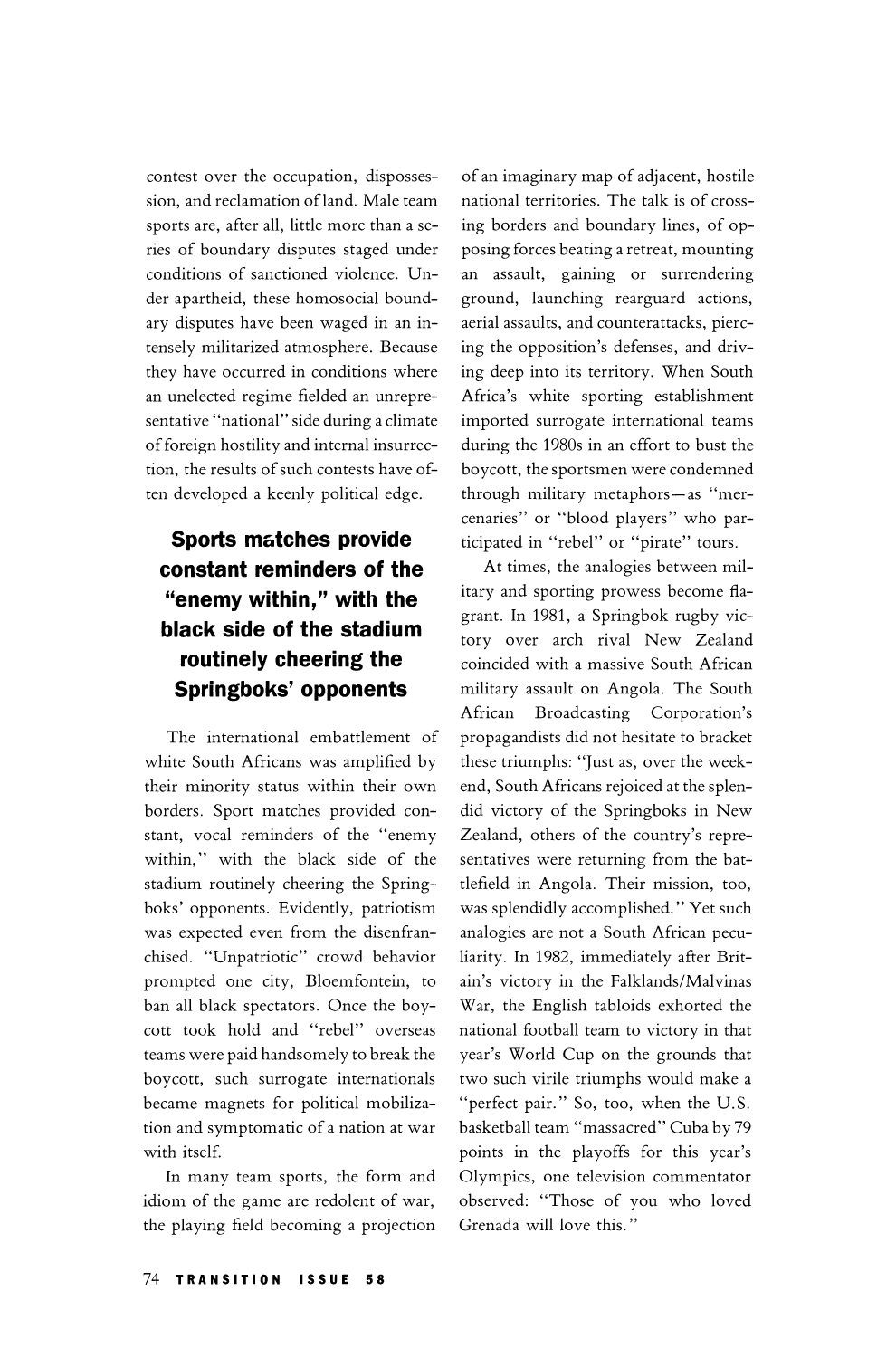**If the design and argot of sport give weight to George Orwell's aphoristic depiction of it as "war minus the shooting," sport may on occasion become war plus the shooting. This was notoriously**  borne out by la guerra futbol-the confla**gration sparked by the 1969 World Cup playoffs between Honduras and El Salvador. On each leg of the contest, home supporters subjected the visiting side to relentless harassment and psychological warfare, on the correct assumption (as the score verifies) that a sleepless, mentally shattered side is more readily defeated. Amid reciprocal cries of foul play, the two nations determined to transfer their unresolved differences from the playing field to the battlefield. Six thousand people died and twelve thousand were wounded in the ensuing football war.** 

**The convergent expressions of nationalism in sporting and military agons contradict that still powerful tradition which insists on sport's sovereignty as a realm paradoxically both beneath and above politics. In this view, sport is a mere pastime, but a pastime of transcendent import. Indeed, sporting idiom is shot through with a religious register: fanatical fans adore their sporting idols or gods, and the crowd mood builds toward a state of rapture, ecstasy, or frenzy. It is a tabloid cliche that a venerated stadium, like London's Wembley, is nothing other than a football shrine where sublime players tread the hallowed ground, later to be immortalized in the pantheon of the great.** 

**White South Africans were vulnerable to a boycott not because sport transcends politics, but because sport's quasitheological rites are wholly integral to the politics of nationalism. Great victo-**

**ries achieve a redemptive quality, allowing the nation to pass into messianic time, in Benjamin's sense of a state that instantaneously fulfills past and future.** 

**For a citizen in a secularized or religiously eclectic society, devotion to the national side offers an alternative outlet for transcendental impulses, while simultaneously deepening his or her identification with a projected national com-**

## **In a 1977 survey, white South Africans ranked the lack of international sport as one of the three most damaging consequences of apartheid**

**munity. On the other hand, in communities where a single religion dominates-as in Catholic Brazil or Calvinist Afrikanerdom-the national side's triumphs and defeats may readily be ascribed to divine intervention. In South Africa, rugby-the religious home of the far Right-has been unusually prone to such interpretations. When, in 1969, the British rugby team conquered the Springboks on the field and antiapartheid protestors mortified them off the field, one commentator explained the double humiliation in these terms: "To us in South Africa, rugby is really our god with a small letter, and to be defeated like that-the mishaps, the players who were injured-it was abnormal. God spoke to us."** 

**In a 1977 survey, white South Africans ranked the lack of international sport as one of the three most damaging**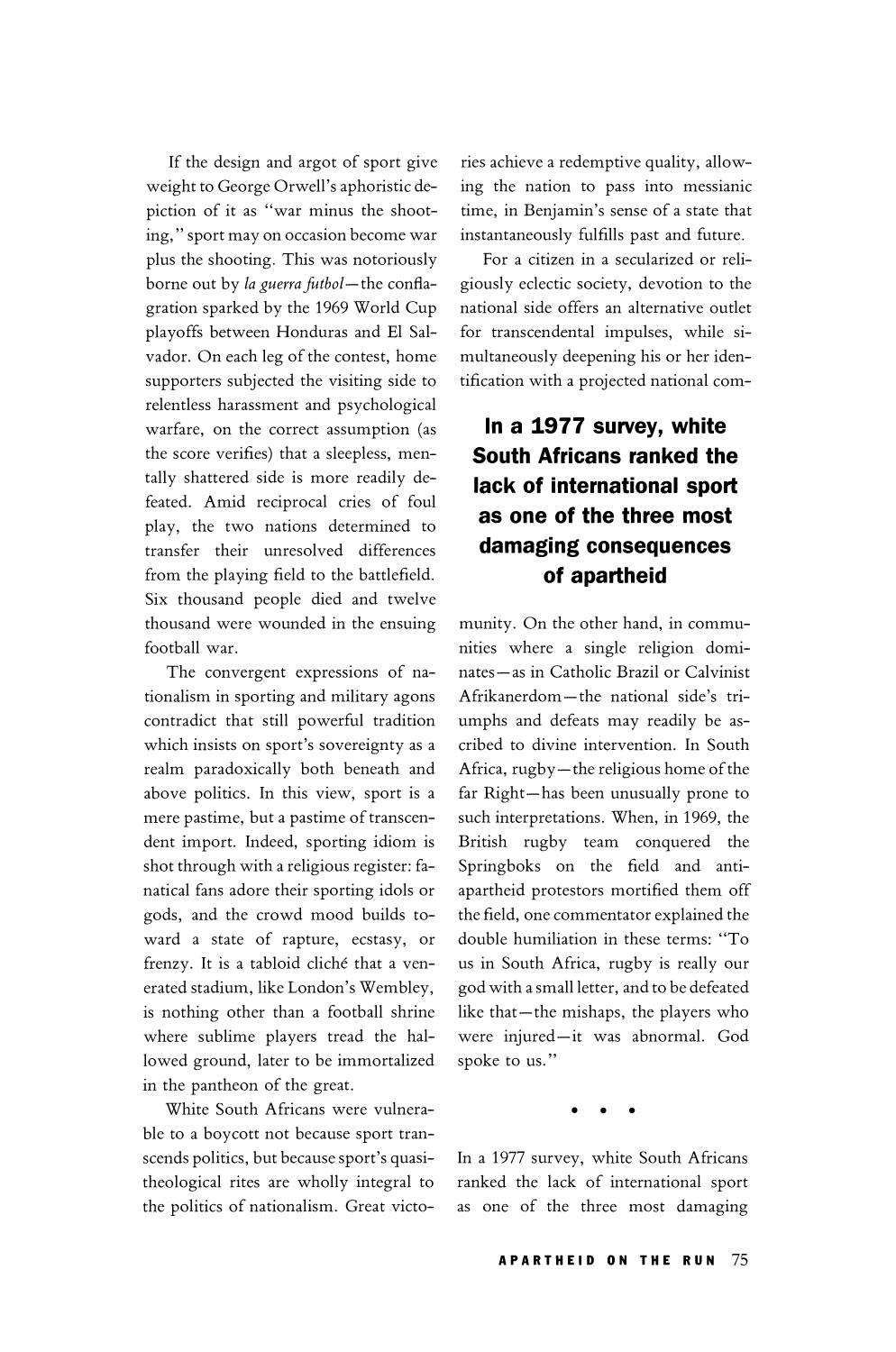**consequences of apartheid-a melancholy'statistic, but an index, nonetheless, of how deep the boycott cut. Had black South Africans been polled, it is improbable that the loss of international sport would have ranked among their top hundred grievances. However, the quite different issue of apartheid's disastrous impact on sport would have ranked highly. These discrepant perspectives are encapsulated by the slogans to which opposing forces gravitated during the boycott era: "Keep Politics Out of Sport" for most whites and "No Normal Sport in an Abnormal Society" for the majority of blacks.** 

**If white South Africans generally adhered to the conviction that sport should be quarantined from politics, the conditions in which black South African sportsmen and women played precluded such a perspective. Weather-ravaged, overextended, underequipped, underfunded, and understaffed facilities in black townships meant that sporting events promised not a flight from politics but full immersion in it.** 

**Ever since 1894, when Krom Hendricks, a talented Malay bowler, was excluded from the South African national cricket team, a stream of top black sportsmen and women have been denied South African colors. Yet for the predominantly black organizations that advocated nonracial sport, matters could not be resolved simply through more equitable representation at the highly visible, celebrity level of international sport. Indeed, they contended that changes on that level alone would prove counterproductive, distracting from the need to transform the institutional conditions of sport from the grass roots up.** 

**Thus, from early in the campaign, opponents of apartheid sports policy insisted that racism in sport could only be redressed by rescinding the whole matrix of apartheid laws-the Population Registration Act, Group Areas Act, Reservation of Separate Amenities Act, Liquor**  Act, Bantu Education Act-that gov**erned the daily conditions in which sport was played.** 

**By the mid-fifties, anti-apartheid forces had begun to pinpoint sport as the Achilles heel of white national morale. Black journalists on the Johannesburg magazine Drum were the first to give the issue public exposure, with an intrepid special issue in 1955 that asked, "Why shouldn't our blacks be allowed in the SA team?" The following year, Trevor Huddleston anticipated that white South African teams would find themselves wholly isolated. He wagered that "because the Union is so good at sport, such isolation would shake its self-assurance very severely. Fantastic though it may sound, it might be an extraordinarily effective blow to the racialism which has brought it into being." Shortly after this prediction, a nonracial sports organization was founded and began to campaign for merit selection of national teams.** 

**As the base of the nonracial sports movement expanded, so too did the range of its demands. The 1960 Sharpeville massacre proved a watershed event. In the wake of the killings, the regime imposed a state of emergency and launched a draconian clampdown on activists, including "subversives" in the sporting arena. The ANC and PAC were banned, went underground, and called for armed struggle. These conditions hastened the radicalization of the resis-**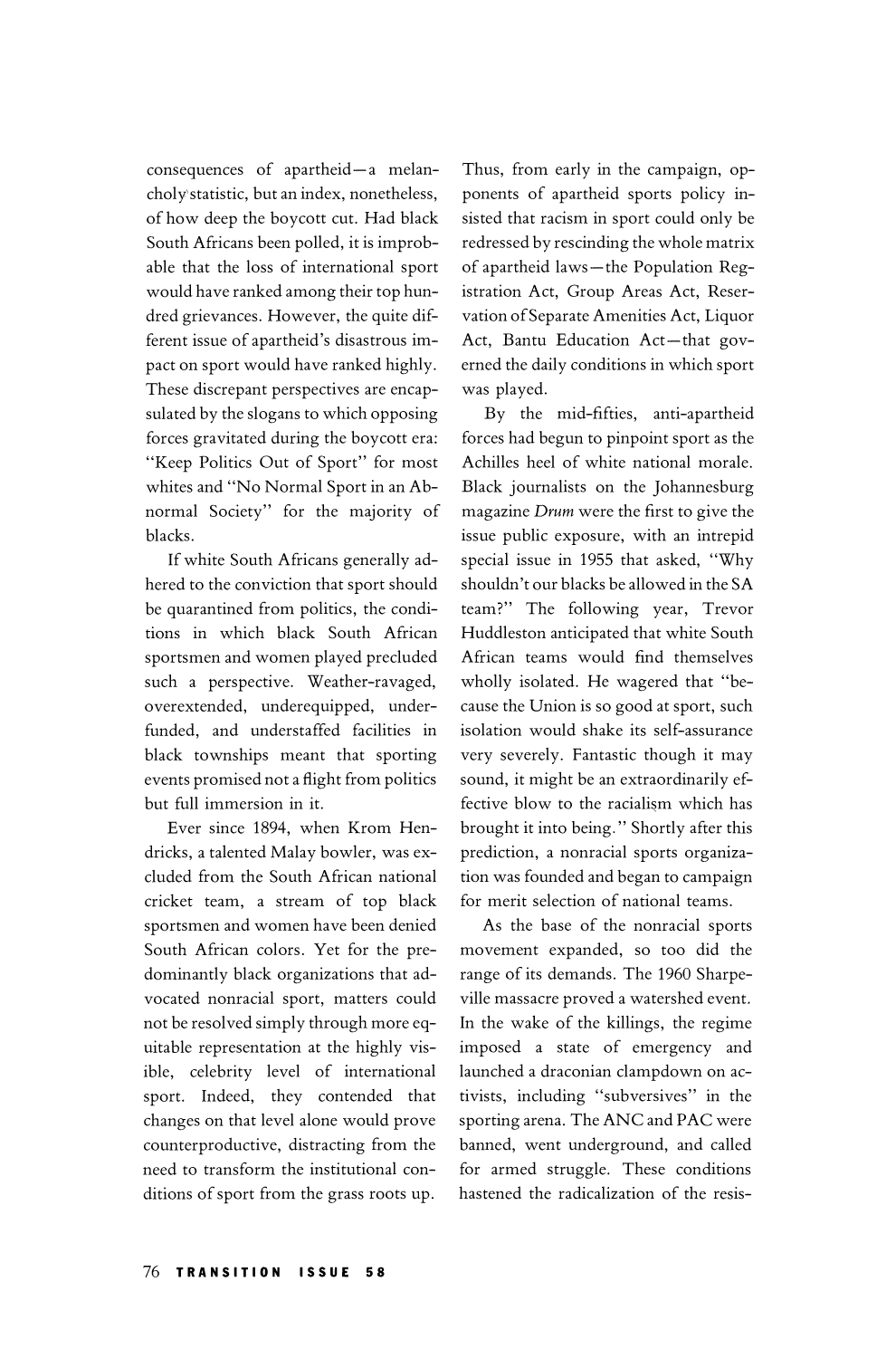**tance, not least among the leading advocates of nonracial sport.** 

**The Sharpeville massacre also provoked the first international outcries against apartheid sports teams: at the 1960 Olympic Games and, that same year, against New Zealand rugby players departing for South Africa and South African cricketers arriving in England. These intimations of foreign support for a sports ban combined with the newfound militancy of the liberation movement to insure that when the South African Non-Racial Olympic Committee (SANROC) was formed in 1962 its demands were suitably more radical than those of its predecessors. SANROC targeted international sport as a locus of activism, but was insistent that merit selection of national teams was an untrustworthy index of the deracialization of South African sport. From then on, the racial composition of the national side was treated as subsidiary to the paramount concern with overturning apartheid laws in education, health, housing, voting, residential, and land rights, and in access to amenities, all of which prevented blacks from competing with whites on remotely equitable terms. SANROC and its successor organizations insisted that leverage gained from pressure at the most illustrious and conspicuous level of sport be used to transform the invisible grass roots of the games. Merit had to come into play not just at the moment of selection but in the distribution of opportunities.** 

**SANROC scored its first major triumph with the expulsion of South Africa from the 1964 Olympics. The regime struck back at once, outlawing the organization. By the middle of 1964,** 

**SANROC's leaders were in prison, under house arrest, in exile, or underground-all in the name of a government policy of "keeping politics out of sport."** 

**Yet SANROC surfaced phoenixlike in London two years later. By driving it into exile, the regime had inadvertently aided the organization's cause. Turning adversity into advantage, SANROC enjoyed improved visibility and leverage, found itself better placed to lobby international sporting federations, and could lie in wait for visiting South African teams who became the targets of antiapartheid mass actions. The passage into exile of South African sports activists like Dennis Brutus, Sam Ramsamy, Reg Hlongwane, Chris de Broglio, and Peter Hain proved indispensible for converting the sports boycott from a local fantasy into an international movement.** 

**Brutus became a decisive figure, particularly during those early years. From the mid-forties onwards, he had challenged the exclusion from South Africa's Olympic side of black athletes who were clocking record performances. In 1961 the state had issued him a banning order that forbade him to write. This was followed, in 1963, with a second ban prohibiting him from belonging to any organization, teaching, or attending any gathering of more than two people, including any sports event. Later that year, he was charged with "the crime of attending a sports meeting" and released on bail. Determined to testify at Baden-Baden, where the International Olympic Committee was preparing to debate South Africa's participation in the 1964 Olympics, Brutus escaped to Mozambique, where the Portuguese colonial police captured him and handed him**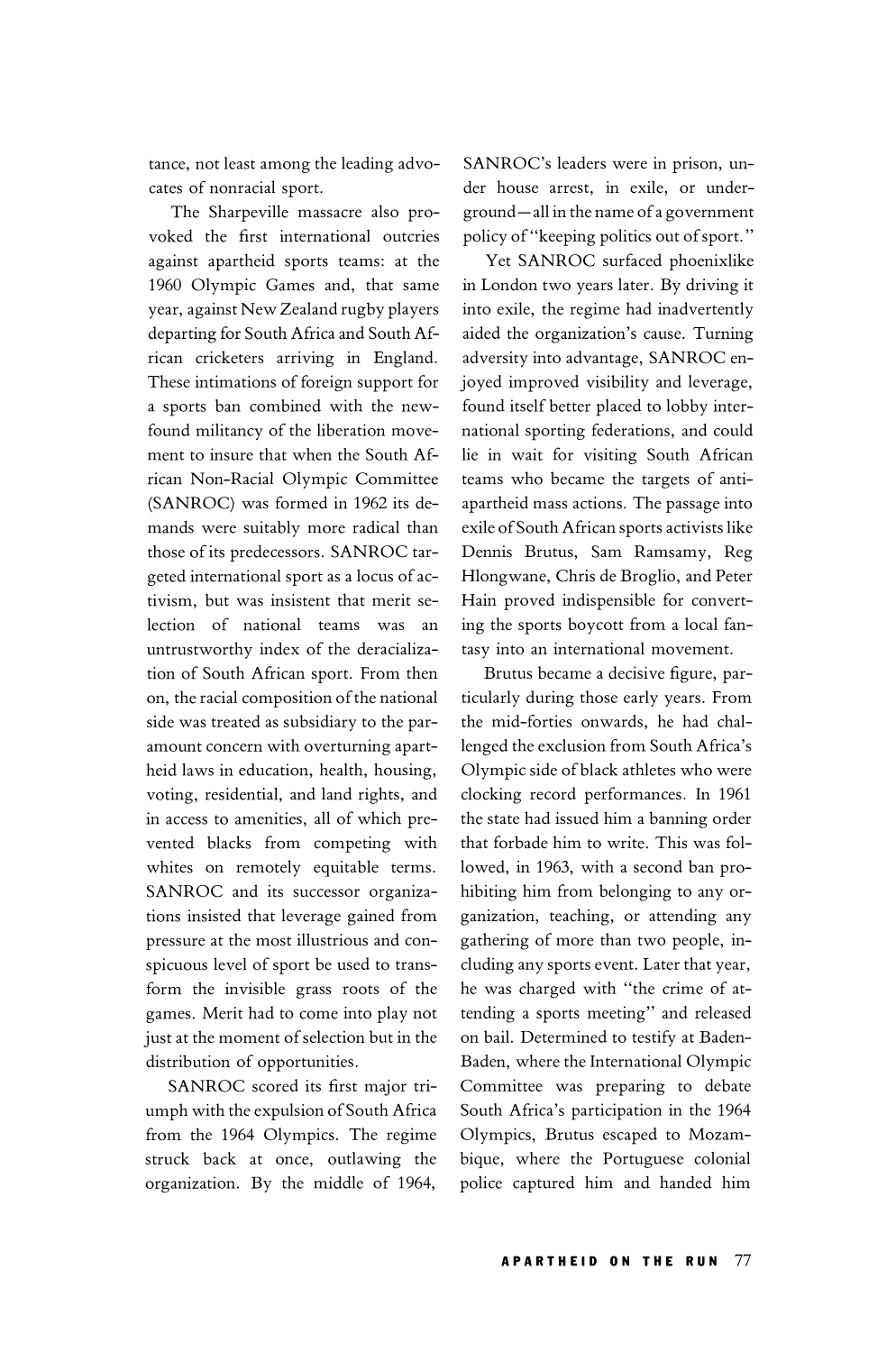**over to the South Africans. On attempting a second escape, Brutus was shot in the stomach by the Security Police, who left him bleeding on the pavement. Brutus served eighteen months on Robben Island before leaving South Africa on an exit visa that barred him from ever returning.** 

**SANROC was refounded in 1966, soon after Brutus's arrival in London. The boycott movement received a further boost that year with the inauguration of the Supreme Council for Sport in Africa. Ten years earlier, the Supreme Council would have possessed negligible clout in the arenas of world sport. Indeed, prior to Abebe Bikila's triumph in the 1960 Olympic marathon, no African athlete had ever won gold. But in the sixties, athletes like Bikila, Mohammed Gammoudi, Kip Keino, Amos Biwott, Mamo Wolde, and Naftali Temu began to reel off victories in the long distance events. The Supreme Council found itself in a position to convert athletic feats into political muscle: along with SAN-ROC, it persuaded thirty-two African and eight other countries to pledge a boycott of the 1968 Mexico Olympics if South Africa participated. The tactic worked: South Africa was ousted from the games and, two years later, expelled from the Olympic movement.** 

**These were central victories in their own right. But they also set a strategic precedent which was to be invoked effectively in the coming decades. From the 1968 Olympics on, African, Asian, and Caribbean nations extended the reach of the sports ban by producing a "knock-on" or domino effect, refusing to play not just against apartheid teams but against nations who maintained ties** 

**with white South African sport. Ultimatums of this nature repeatedly jeopardized the Commonwealth Games, while the presence of a New Zealand squad at the 1976 Montreal Olympics-shortly after a New Zealand rugby tour of South Africa-led to a mass boycott by African nations. In the ultimate expression of this knock-on pressure, in 1977 all Commonwealth governments signed the Gleneagles Agreement, which committed them to discouraging their sporting nationals from having any contact with South Africa.** 

**The events of 1967 and 1968 vindicated years of anti-apartheid backroom labor, as white South Africans suffered successive political defeats in the sporting arenas in which they had the deepest ethnic nationalist investment: the Olympics, rugby, and cricket. In 1967 the New Zealand rugby team canceled their South African tour when the regime refused to admit Maori players. Smarting from this blow, Prime Minister Vorster hinted that in future Maoris might be "acceptable" -although he refused to relax any of the strictures against nonracial sport among South Africans. But this minuscule theoretical concession brought Vorster's far Right regime under pressure from the doubly far Right, who were so outraged at the prospect of a smattering of "mixed" sport-even against foreign sportsmen-that they seceded to form the Herstigte Nasionale Party. This is surely the only instance of a "deviation" in sporting policy being cited as grounds for the creation of a secessionist political party.** 

**That same year, in Britain, a single incident catapulted the sports boycott out of obscurity, pitching the anti-**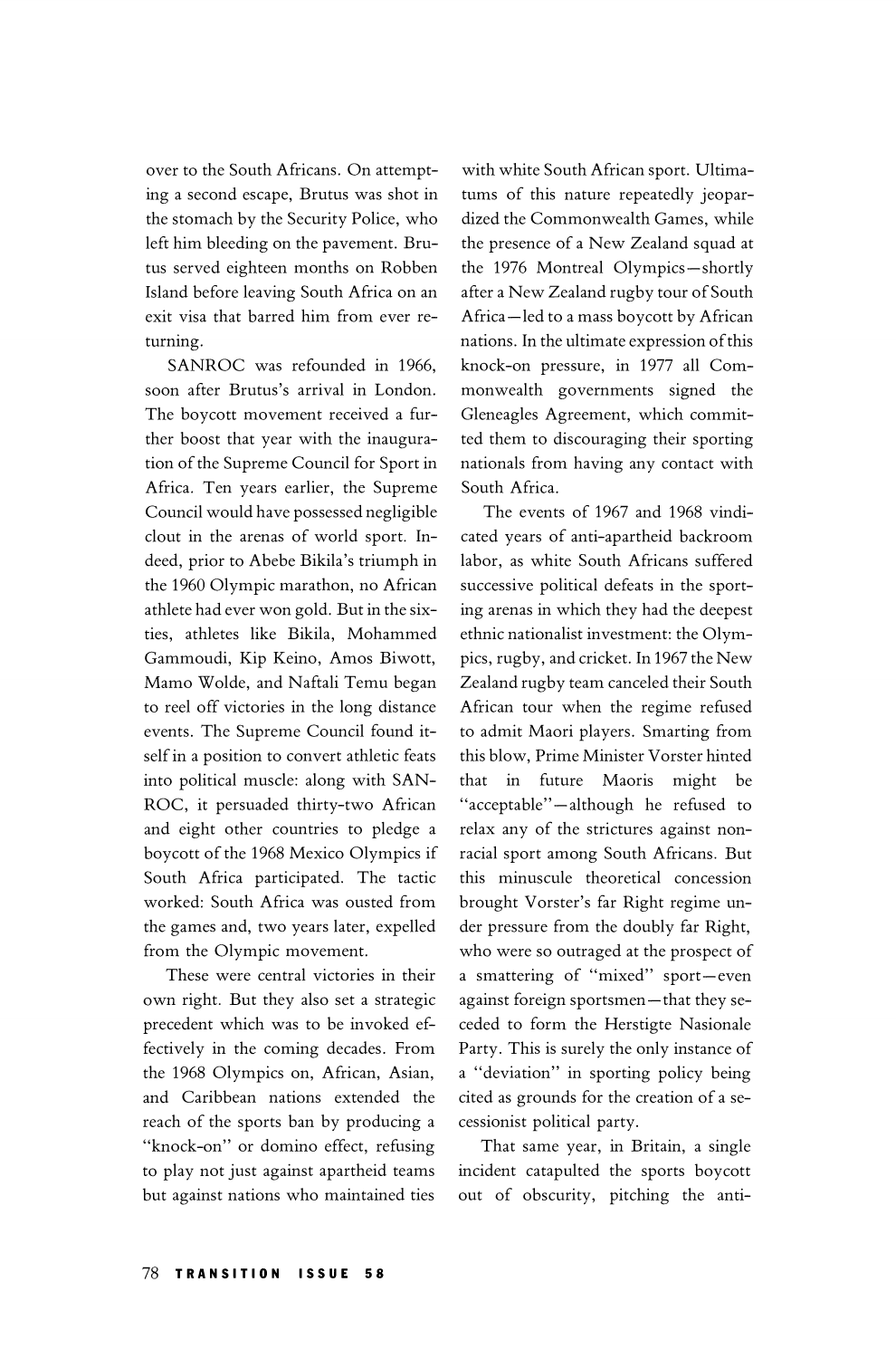**apartheid cause with unprecedented force and regularity onto both the front and back pages of Britain's national press. This event was the D'Oliveira affair. Basil D'Oliveira was a mercurial mixed-race cricketer whose frustration with his blunted prospects led him to emigrate from Cape Town to England in 1960. Within six years, he had established himself as a full member of the English cricket team. During the runup to the selection of the English side due to tour South Africa in 1968, the prospect of D'Oliveira's inclusion so perturbed the Vorster regime that it sent an agent to try to buy him off with a sumptuous tenyear coaching contract, a house, and a car on condition that he declare himself unavailable for England. D'Oliveira refused. The chance of flaunting his talents on the very playing fields from which he had been banished offered the priceless, sweet promise of revenge-the return of the oppressed.** 

**Despite a blistering burst of form, D'Oliveira was excluded from the England team. In an act of blatant complicity, the English cricket authorities had contrived to drop D'Oliveira in the hopes of averting an "international incident." The alliance between politics and sport was exposed for all to see. The D'Oliveira affair enraged citizens on whose mental maps apartheid had barely registered, helping ratchet the British anti-apartheid movement into a cause with populist dimension. The English selectors were so roundly shamed that when an injured player withdrew from the team, D'Oliveira was reinstated. Vorster, however, promptly declared that D'Oliveira had been reduced to a "political football." Any team that in-** **cluded him "was not the team of the MCC, but the team of the Anti-Apartheid Movement and the team of SANROC" and was therefore unacceptable. The English cricket selectors declined to budge and the tour collapsed.** 

**Over the next eighteen months, the boycott movement gathered breadth and momentum: by 1970, the ruling bodies of over twenty sports had expelled South Africa. Riled by these successes, the regime bore down heavily on internal advocates of nonracial sport, people like Morgan Naidoo, the president of the nonracial swimming union, who was served with a five-year banning order in retaliation for the expulsion of the white swimming union from international competition.** 

**By the 1980s, apartheid sport was becoming as sealed off as a faulty nuclear reactor encased in a concrete sarcophagus. The Springboks could no longer play abroad, and virtually the only teams entering South Africa were the rebel sides who received exorbitant sums to compete in pseudointernationals. This was sport's version of the Sun City principle-an attempt to rupture the boycott by offering top prices for the consciences of celebrity players. But no less than at Sun City, the ruse failed. Few stars came. The West Indian, Australian, Sri Lankan, English, and New Zealand players who accepted such "blood money" were mostly embarrassingly mediocre performers who were subsequently banished from international sport and often socially ostracized. In the Caribbean, so great was the stigma of playing with apartheid that several West Indian cricket "rebels" were forced to emigrate.**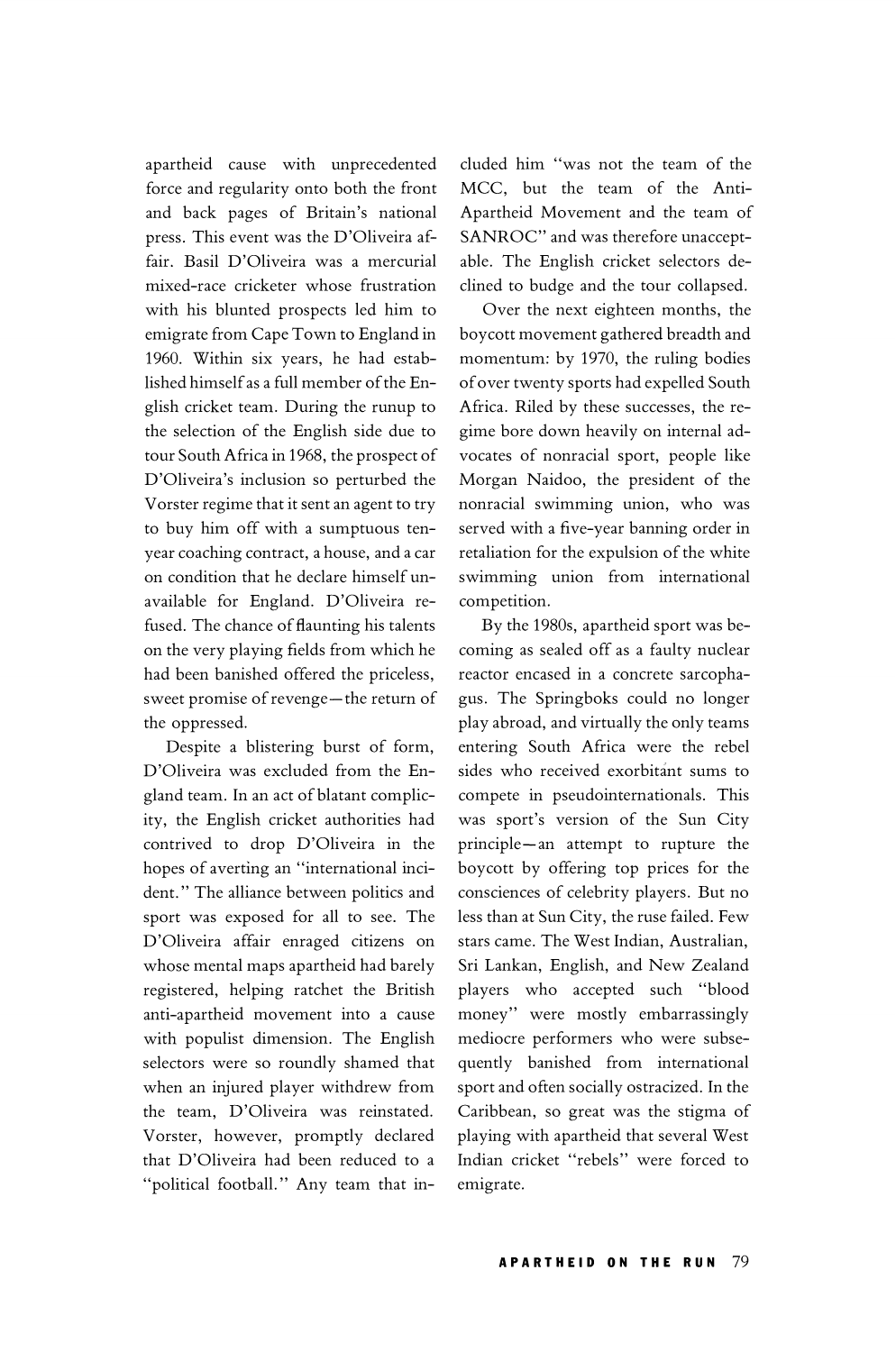**The scale of funds lavished on the "rebels" demonstrated that the problems in South African sport resulted not from a shortage of cash but from a shortage of political will. Players' fees alone for the West Indian travesty came to 1.8 million dollars. The regime awarded tax breaks covering 180 percent of expenses to white businesses sponsoring rebel tours, and in 1982, one corporation alone, South African Breweries, expended 2 million dollars on such ventures. This**  was at a time when whites - 15 percent of **the population--owned 73 percent of all athletic tracks, 82 percent of rugby fields, and 83 percent of public pools. It has been estimated that the regime was spending, during this period, between nine and twenty-three times more per capita on white than on black sports.** 

**There was yet another side to the rebel tours-the harassment, detentions, and state-commissioned assaults on sports figures who spoke up for nonracialism and against such gross prodigality. Among these were the Watson** 

#### **Boycotters could infiltrate the grounds at night to dig up the cricket pitch or saturate it with oil**

**brothers, who rocked the white rugby establishment by joining a hitherto allblack club. Cheeky Watson, the most adroit of the trio, committed the cardinal affront of declining to play for the white "national" side in preference for nonracial club rugby. This simple act of principle, unheard of among white players at the time, was amply rewarded by Port Elizabeth's black community. When a** 

**black consumer boycott paralyzed the city's white businesses during the mideighties, the Watsons' clothing store was granted sole exemption-indeed, thrived as a result. The Civil Co-operation Bureau, which launched hit squads against "enemies of the state," responded otherwise. A CCB arsonist razed the Watsons' home and a paid assassin broke into the hotel room of one brother, opening fire on him before being overpowered.** 

**Sport's prime-time profile renders it a particularly seductive sphere for the staging of interventionist spectacle. In seeking to catalyze opposition abroad and reach outside the ranks of the predictably progressive, the boycotters turned the special relation that has arisen between sport and television to their advantage. Indeed, the successful conversion of the sports boycott into a populist cause offers a salient lesson in the politics of spectacle.** 

**The increasing refraction of identities through television suggests that the old styles of activism need to accommodate the politics of spectacle more fully. No social movement can rest its case on purely moral grounds: we have to take politics seriously enough to convert it into telegenic theater. International sport is distinguished from other programs that draw high ratings-say soaps or game shows-by its ability to concentrate a vast, anonymous community around an event devised to arouse nationalist passions. While viewers place themselves differently in relation to the image of the national team, there are nonetheless considerable political kudos**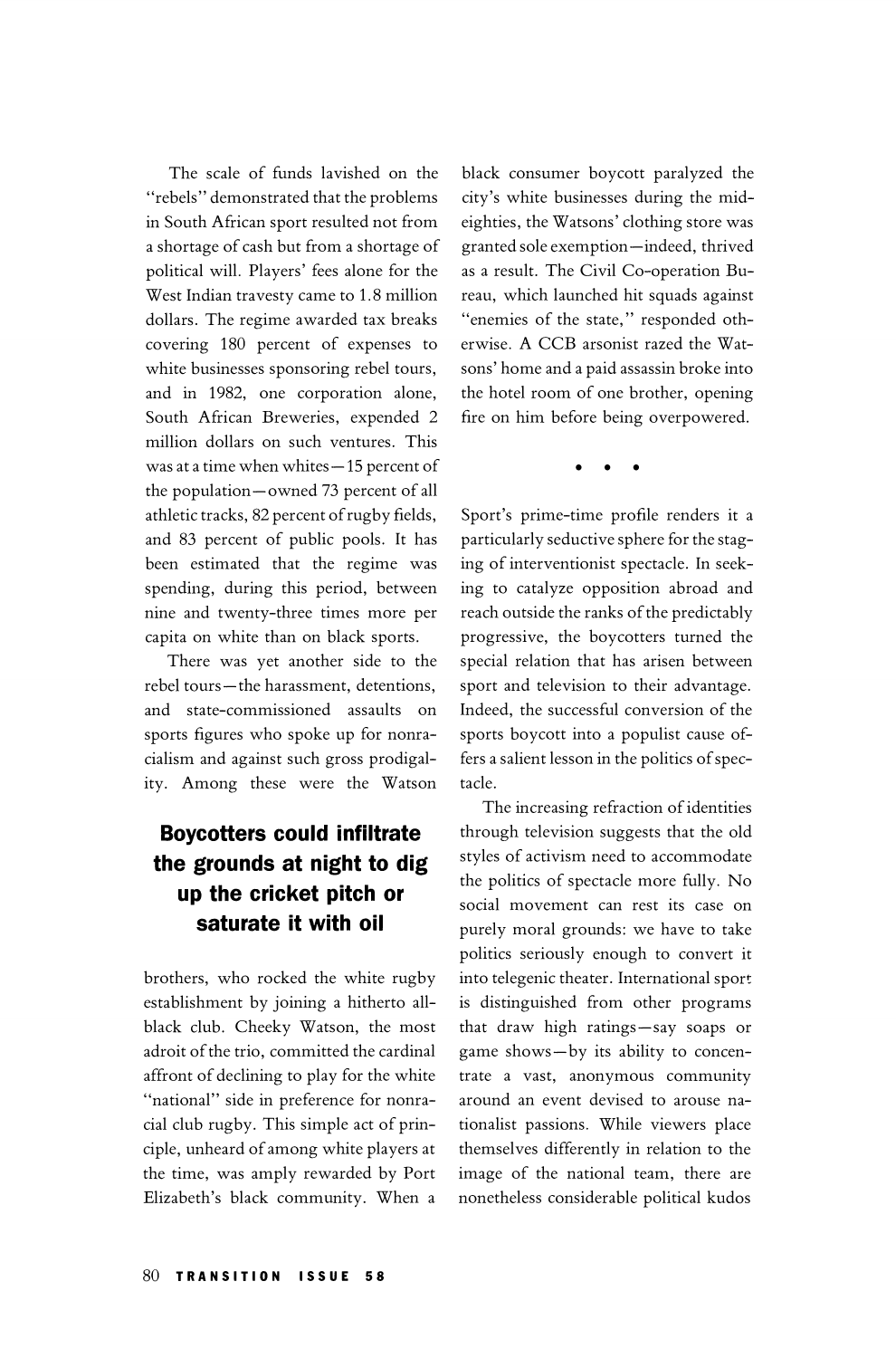**for any cause that can locate itself at the crossroads where people's loyalties to the rites of the box, to a specific sport, and to a particular nation converge.** 

**Across a succession of"demo-tours" between 1969 and 1990, anti-apartheid demonstrators proved remarkably creative in their production of disruptive spectacle. These resulted in the cancellation of a number of tours in advance and, failing that, of individual matches once a tour was underway. Prior to matches, buckets of glass and thousands of tacks and fishhooks were sometimes strewn across the rugby field; "commando squads" were sent to infiltrate the Springboks' hotels; Operation Wide Awake kept up a nighttime racket insuring sleepless nights. Cricket grounds proved especially vulnerable to preemptive strikes. Boycotters could infiltrate the grounds at night to dig up the cricket pitch-the sensitive, meticulously prepared grass strip at the heart of the field-or saturate it with oil. On the 1981 Springbok rugby tour of New Zealand, a World War II pilot forced the cancellation of one match by stealing a fourseater Cessna and threatening to dive kamikaze style into the packed grandstand. On the same tour, arsonists gutted the clubhouses of teams that had agreed to play the Springboks. (Nor was this the first time that the disenfranchised and their supporters had used fire against discrimination in sport: in 1913 British suffragette arsonists attacked sports clubs whose patterns of exclusion mirrored those that barred women from voting). If a match went ahead, demonstrators drew on backup tactics to insure that playing conditions were unendurable. They fired off smoke bombs, paint** 

**bombs, and flashed mirrors in players' eyes. Scores of whistle-blowing activists infiltrated the stands, causing pandemonium on the field and giving a whole new meaning to the idea of a whistle-stop tour.** 

**Such measures turned sport against Springbok teams into an economic and symbolic liability. The policing costs became prohibitive, contributing to the cancellation of some series altogether, financial pressure succeeding where moral pressure had failed. On the symbolic front, the boycotters proved particularly adept at converting international sport into a law-and-order issue. They exploited sport's reliance on the maintenance of an equilibrium between the expression of violence on the one hand and, on the other, its containment by rules, group discipline, and the inviolable authority of the referee's whistle or the umpire's ajudications. Having carried the apartheid issue into a sphere ordinarily considered peripheral to politics, the boycotters tilted the balance of the game toward lawlessness, so that on- and offfield violence began to blur. Instead of serving as a carefully monitored, socially sanctioned outlet for unruly impulses, sporting contests became emblematic of a violence that burst uncontrollably from the space-and-time frame of the game. In the middle of the Springboks' 1981 tour, the leader of New Zealand's opposition party warned that rugby was driving his entire country to "the threshold of carnage."** 

**The perception of Springbok teams as conduits for social mayhem vexed the regime and white sports administrators. Dr. Danie Craven, the excitable president of the South African rugby board,**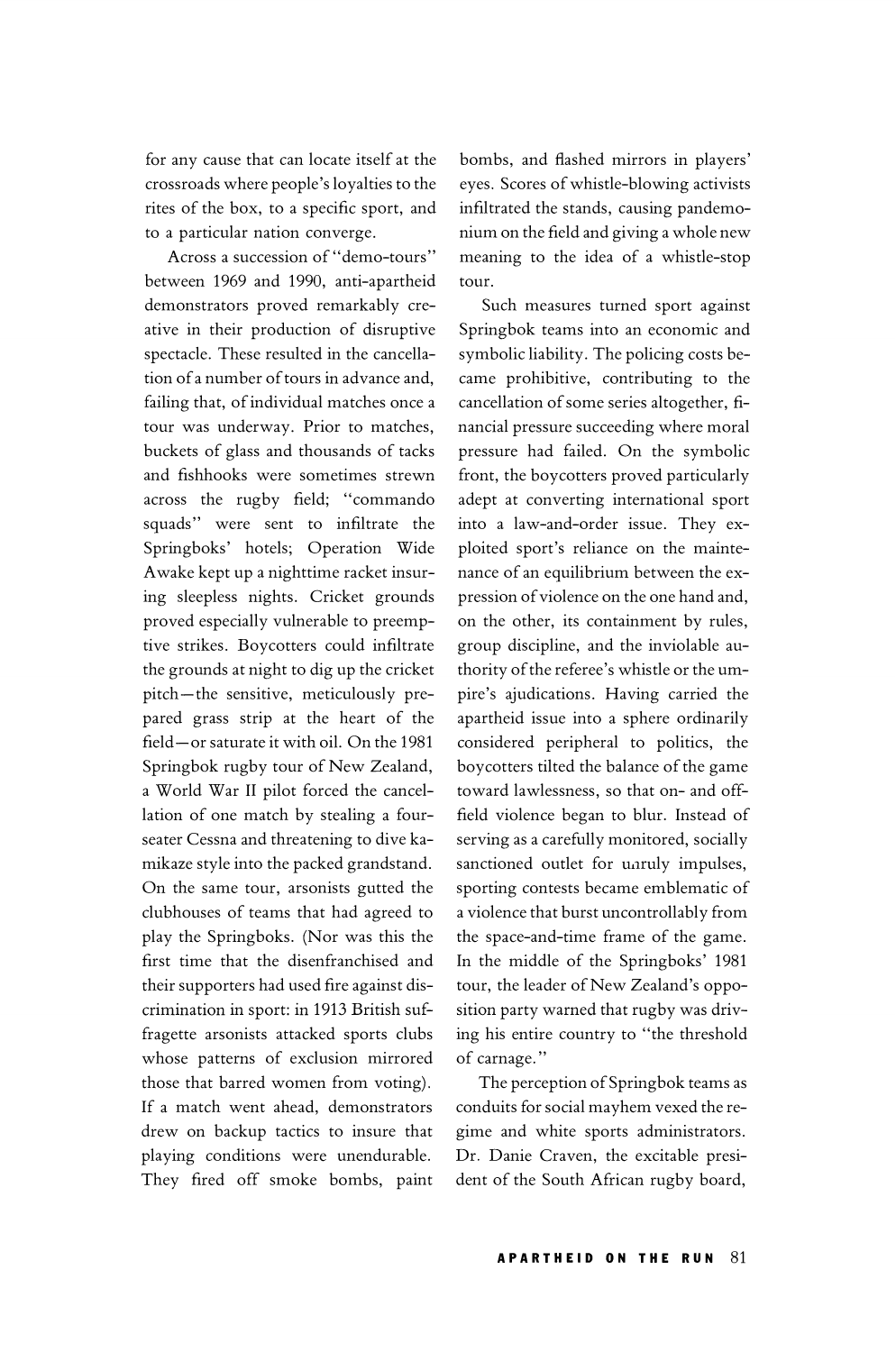**raged: "We can't go abroad without causing chaos. It's not pleasant to feel as if we're suffering from a disease. . .. .We live in a world of sick people, weaklings, so-called leaders, who are intimidated by boycotts." But from an anti-apartheid perspective, the export trade in chaos drew invaluable media coverage. It recreated the spectacle and atmosphere of a police state in countries unaccustomed to such levels of public violence, providing a symbolic sample of"the South African way of life." In England, Ireland, New Zealand, Scotland, Wales, France, and Australia, the sight of police massing behind barbed wire and armed with shields, batons, and snarling dogs made a mockery of claims that they were simply there to separate politics from sport. In a manner redolent of the Latin American dictatorial practice of converting sports stadiums into detention camps, the arrival of the Springboks turned what had hitherto been leisure facilities into fortresses. The consequences of entertaining the Barbed Wire Boks, as they were dubbed, helped solidify the association between apartheid, militarization, and the absence of democracy, as happened strikingly in Australia in 1971. Such was the scale of the protest against the rugby tourists that the governor of Queensland declared a state of emergency, suspended democratic process, and guaranteed the Springboks' safety by escorting them in army planes complete with military guards.** 

**At their most intense, the confrontations between protestors and police assumed apocalyptic dimensions: they did not merely simulate the atmosphere of a police state but, on occasion, enacted its** 

**overthrow. The match at Hamilton, New Zealand, in 1981 offered just such an inspiring augury, as thousands of demonstrators overran the barricades and overwhelmed the police.** 

**In 1991, in a dramatic move, the ANC gave its imprimatur to the lifting of the sports moratorium. Sports organizations**  that met express conditions-unifi**cation, adherence to nonracialism, and the implementation of township development programs-began to gain admission into international competition. This process was sealed by South Africa's presence at the 1992 Cricket World Cup and at the 1992 Barcelona Olympics, and by the announcement that the country was to host the next Rugby World Cup. These were, after all, the three sports that activists had targeted to greatest effect.** 

**The repeal was bound to be controversial. Some saw it as a defeat for the principle of "No normal sport in an abnormal society," while the ANC vindicated its decision as a preemptive strike that would express its determination to redistribute opportunity by transforming existing institutions along nonracial lines. Sport was, after all, one of the few arenas where the ANC, in its jockeying for power with the National Party, was incontestably in control.** 

**Since the summer of 1990, when Mike Gatting's rebel cricket tour had foundered on the twin reefs of a wellorganized resistance movement and the unbanning of the ANC, establishment sporting bodies had begun to sue for**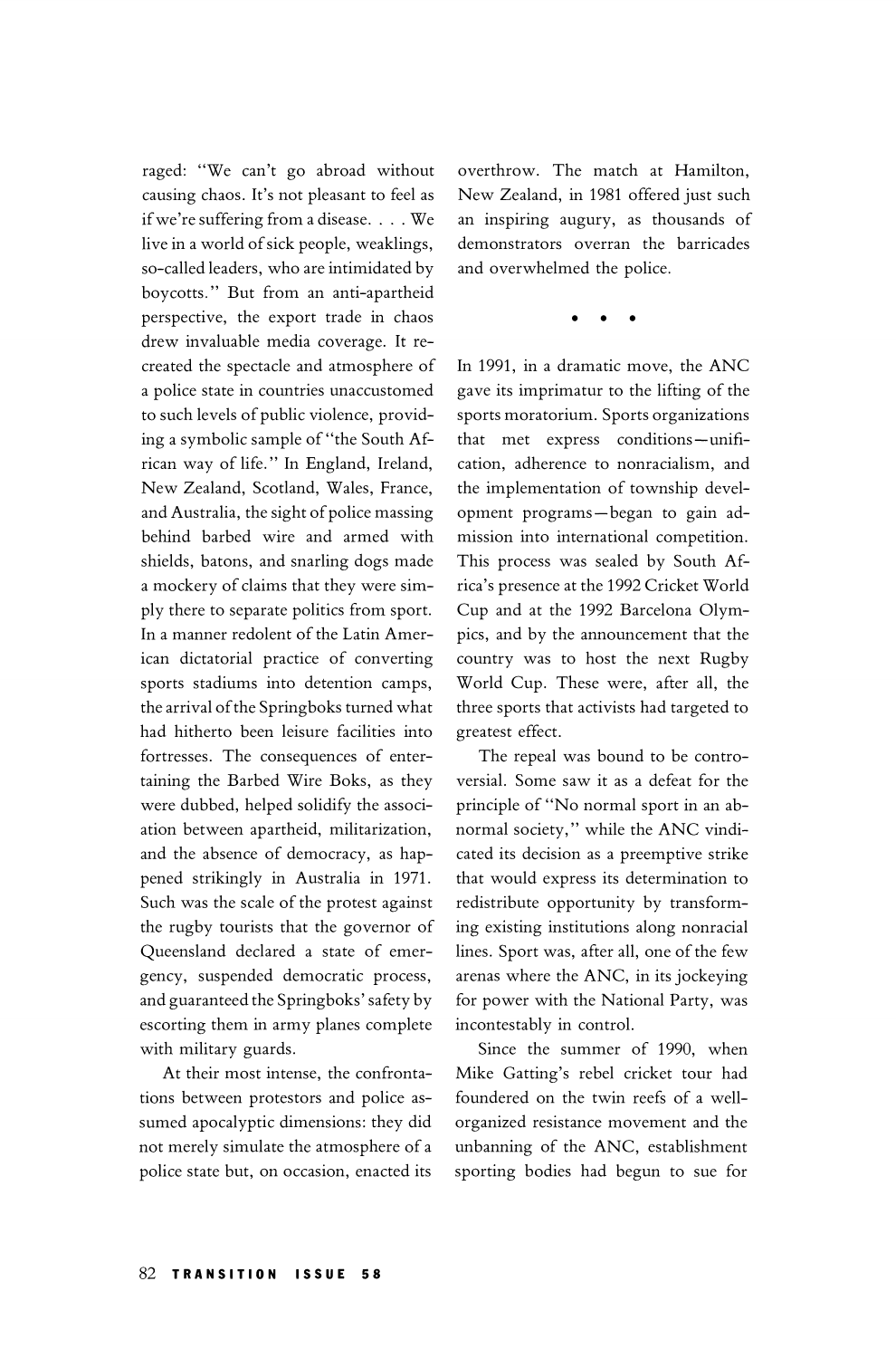**peace. They had agreed to a moratorium on the divisive, squanderous rebel tours and, in some sports, had begun to cooperate in setting up sports development programs in the townships. The ANC judged that it could convert these promising developments to political gain by taking command of the pace and conditions of South Africa's admission into international sport.** 

**The campaign to broker sporting unity in advance of political reconciliation involved a delicate wager with uncertain returns. But the two figures who emerged as the principal spokesmen for this position-Steve Tshwete and Sam Ramsamy-were well acquainted with risk. Tshwete won a name for himself as a rugby player and a saboteur of telephone pylons. During his fifteen years on Robben Island for guerilla action, he ran the Island Rugby Board, a keenly disputed league often teams. Tshwete went on to help found the United Democratic Front and, in 1990, helped orchestrate resistance to the infamous Gatting tour. Over the course of three decades, Ramsamy emerged alongside Dennis Brutus as a cardinal figure in the international drive to isolate apartheid teams. He was probably the sports administrator most reviled by the white establishment, which now finds itself dependent on his mediations while it persists in trying to marginalize him.** 

**In sport, as elsewhere in South African society, there is a pressing need for the swift democratization of institutions, rendering them answerable to the requirements and values of the oppressed. The ANC's gamble of revoking the boycott was a response to this recognition.** 

**At a time when De Klerk was doing most of the political running, sport was one circuit where the ANC found itself ideally placed to take the lead. By manipulating the white obsession with international participation, the liberation movement and its allies could begin to restructure sport from the grass roots up. In so doing, this alliance refused to use the racial composition of the national teams as the primary barometer of change. To have imposed the principle of racial "balance" on teams would have been to perpetuate race as a criterion for selection. It would have seemed disturbingly redolent of the kind of nominal, celebrity multiracialism advanced by the Nationalist regime since the early seventies, in its efforts to distract attention from the profound segregation of sport at the local level.** 

**If most whites salivated at the prospect of international "return," for most blacks the loss of international competition has always been indissociable from a far wider sense of deprivation. Thus the "restitution" of international ties could not be treated as the overriding objective. Where one camp viewed sport preeminently as an international matter, the other tended to see it as a local concern where substantial progress would require changes in the whole fabric of the apartheid legacy-in education, health, transport, and housing.** 

**Yet, as an interim measure, sporting unity might serve as a catalyst and harbinger of change. It might work, in the words of the leading football administrator, Styx Morewa, as an "emotional unifier." In lifting the boycott, Ramsamy, Tshwete, Morewa, Thabo Mbeki, and**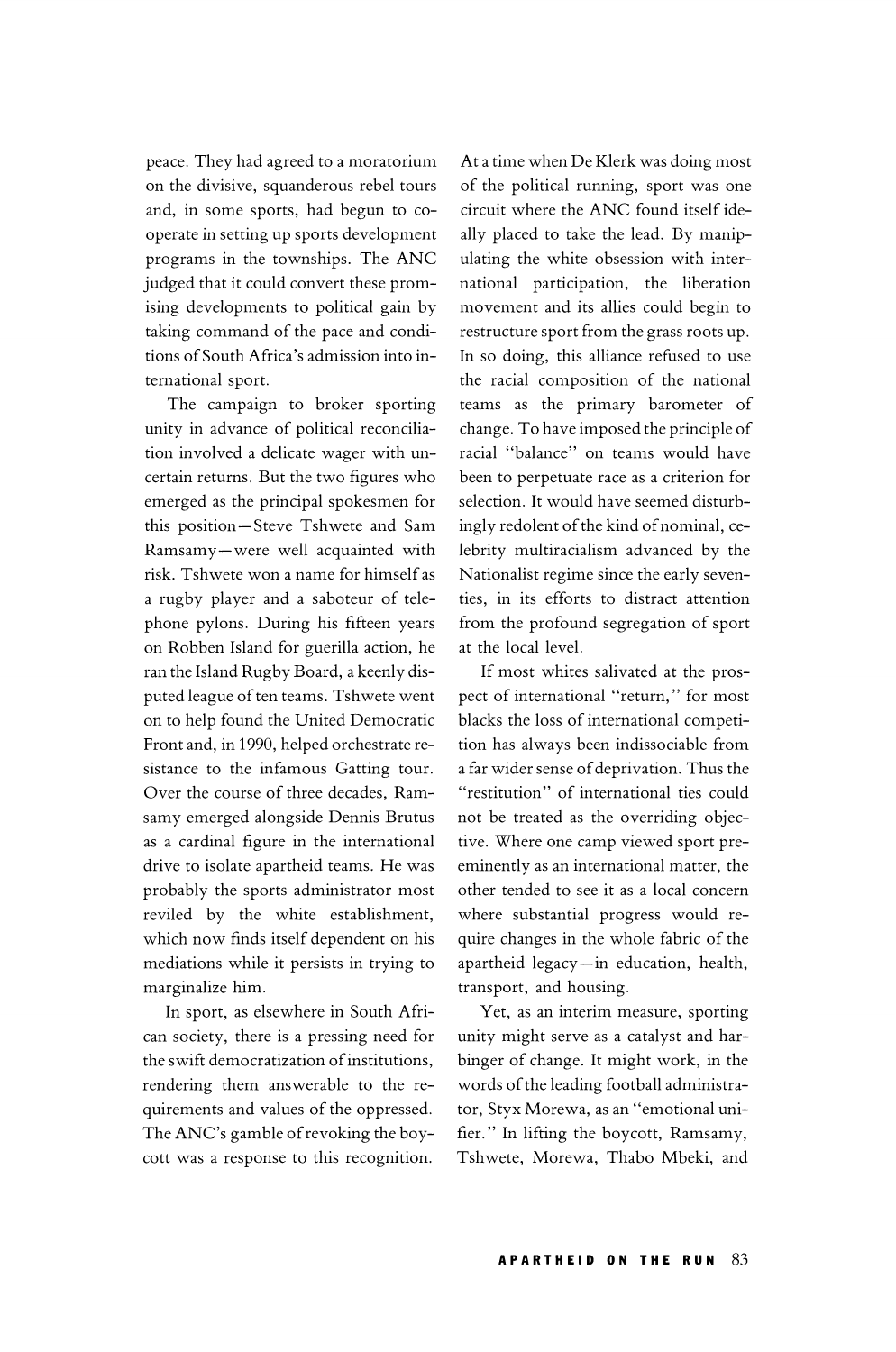**others in the ANC camp wagered that, in the altered conditions of the interregnum, the ban had more value as carrot than stick. Progressive sports administrators have sought to capitalize on white self-interest in order to begin institutionalizing nonracialism in at least one sphere of society. It is more productive, they argue, to have pro-ANC figures strategically placed during the run-up to elections than to persist with an obstructionist policy whose expiry date-in the light of changes in international perceptions of apartheid-was in any case beginning to show.** 

**During the 1990s, the challenge facing progressive forces with a demonstrable genius for opposing, negating, obstructing, resisting, and subverting is how to construct creative and persuasive new policies. The National and Olympic Sports Congress (NOSC) was launched in June 1990 to answer these altered needs. Its brief was to unite black sports people and to admit those sectors of the white sporting establishment that embraced nonracialism and were prepared to work for its implementation at a local level. Now South Africa's largest and most politically forceful sporting organization, NOSC has devised an alternative course to the once effective but superannuated policy of noncooperation while simultaneously rejecting the assumption prevalent in some white quarters that black sportmen and women should simply be subsumed under existing white structures. While resolving "to propose rather than perpetually oppose, " NOSC has been leery of mere assimilation, which it recognizes as a hindrance to radical transformation.** 

**The Tshwete-Ramsamy wager cannot therefore easily be dismissed as a gesture of defeatist expediency. By insisting on the terms for South Africa's participation in international sport, the ANCallied forces have begun to redirect the flow of funds-above all, corporate funds - away from pseudointernationals and into a combination of official internationals and township development programs. No undertaking in South African sports is more urgent or more daunting than the redistribution of resources, for under apartheid 90 percent of all sponsorship was lavished on white events.** 

**While the ban has been conditionally lifted, sport's role in giving form to national identity remains as ferociously contested as ever. Stormy exchanges over the destiny of the Springbok emblem have revealed the persistent volatility of the issue of national representation. The ANC aligned forces determined unilaterally that the prancing antelope should be summarily dispatched. For the great majority of South Africans the issue was clear-cut: the buck stops here. A quest was announced for a substitute in which the conscientiously nonracial zebra emerged as an early frontrunner, with the kudu, the rose, the rhino, the protea, and the fish eagle bringing up the rear.** 

**For De Klerk, self-styled prototype of the New South African, this was pushing novelty to extremes. In one of his most bitter attacks on the ANC, he accused them of desecrating tradition and urged that the Springbok be preserved as national emblem. Despite the pitch of his protests, when a South African team of**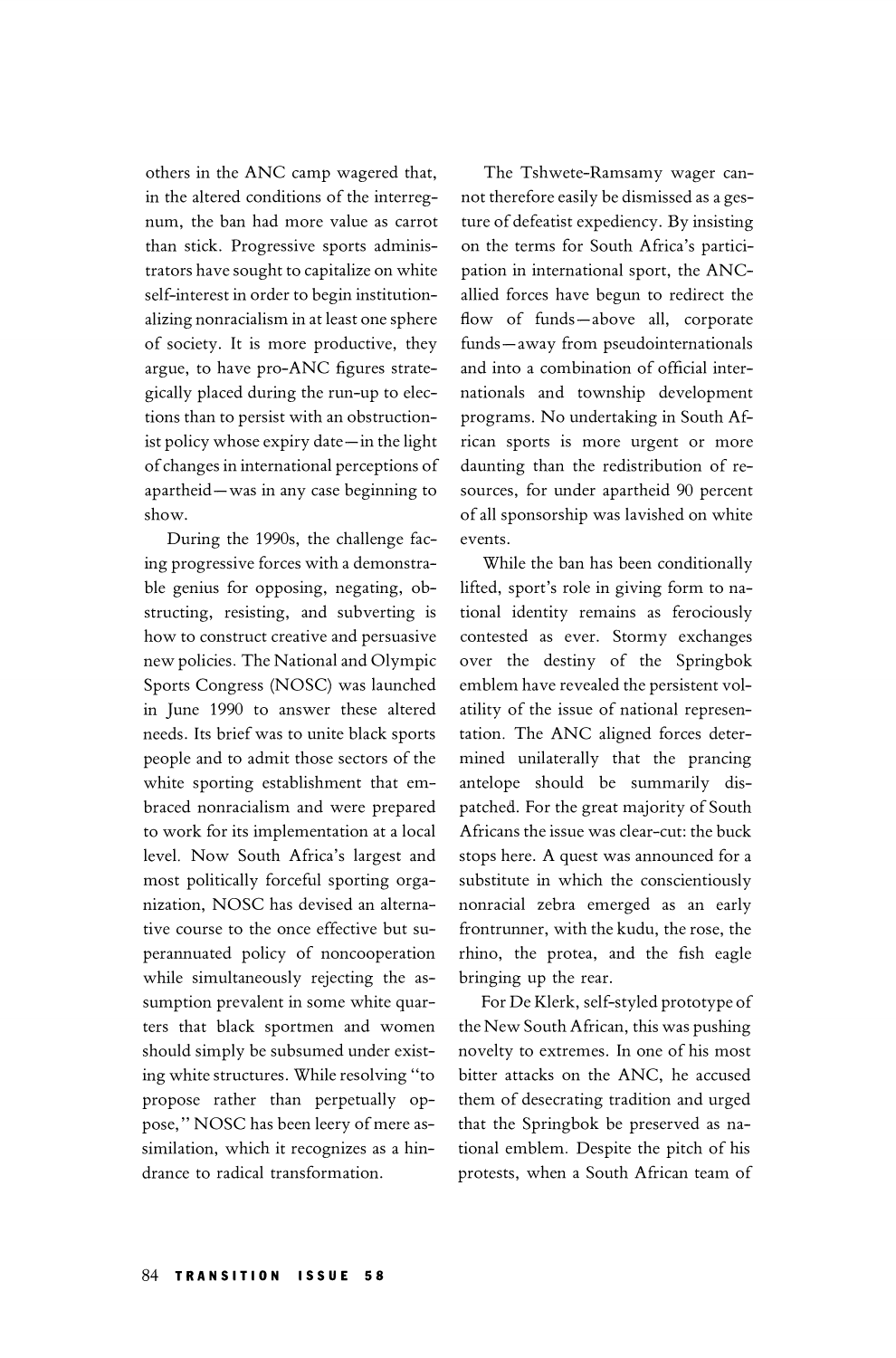**cricketers traveled to India and engaged in international competition for the first time in twenty-two years, they were expressly not called the Springboks. There was something half apt yet utterly bizarre about the scenario that unfolded. India had been the first country to break off all ties-including sporting connections-when apartheid was officially adopted in 1948. Nearly half a century later, Hindu extremists had pledged to burn down the Bombay cricket stadium if a scheduled tour by Pakistan went ahead. The secretary of the Indian Cricket Board decreed that the Pakistanis' safety could not be guaranteed, canceled the series, and invited the South Africans as less controversial replacements. Thus a dazed set of cricketers arrived at very short notice to make their debut before a crowd of 100,000 jammed into Calcutta's Eden Gardens in a Marxist-ruled state. Garlanded in the streets, the South Africans were called upon to deliver syrupy speeches beneath banners flaunting hammers and sickles and the visages of Marx and Lenin. The only dissident noises seemed to come from West Bengal's Revolutionary Youth League, who mounted a modest protest, and President De Klerk, who mounted a rather more vocal one over the dumping of the national emblem.** 

**In July 1992, the South African Olympic squad traveled to Barcelona**  with all its insignia in suspension-as be**fits a nation in abeyance. Again, the name Springboks was dropped and a doctored Olympic flag was substituted for the South African one. Moreover, it was determined that should any team member strike gold, the Olympic band** 

**would respond with neither that old neo-Nazi marching tune, "Die Stem," nor the ANC's "Nkosi Sikelel' iAfrika," but with Beethoven's "Ode to Joy." This melody, it was later realized, would render a South African victory indistinguishable from a Commonwealth of Independent States one, the ex-Soviets having arrived at an identical solution to their transitional condition.** 

**The De Klerk regime wanted South Africa to participate at Barcelona but had hoped to dictate the terms. As a result of the ructions over iconography and its distaste at seeing an old adversary like Ramsamy command the proceedings, the regime refused to give a penny to the National Olympic Committee of South Africa. While this made Ramsamy's task of funding the team's trip immeasurably more difficult, it did, usefully, drive a wedge between the regime and its traditional allies, sport's corporate sponsors, who were keen to cash in on the Olympic connection.** 

**But De Klerk has always had an eye for the main chance, as they say in South Africa. His uncooperative stance toward the Olympics did not prevent him from recognizing the mileage to be gained from sporting spectacle. With the opportunism that has characterized his political performance, De Klerk temporarily commandeered the boycott issue as an electoral weapon, wielding it against the extreme Right, to whom he dealt a sportaided trouncing in the all-white elections last March.** 

**To head off the far Right threat and to consolidate his bargaining power at the negotiating table, De Klerk called a snap whites-only referendum on the future of**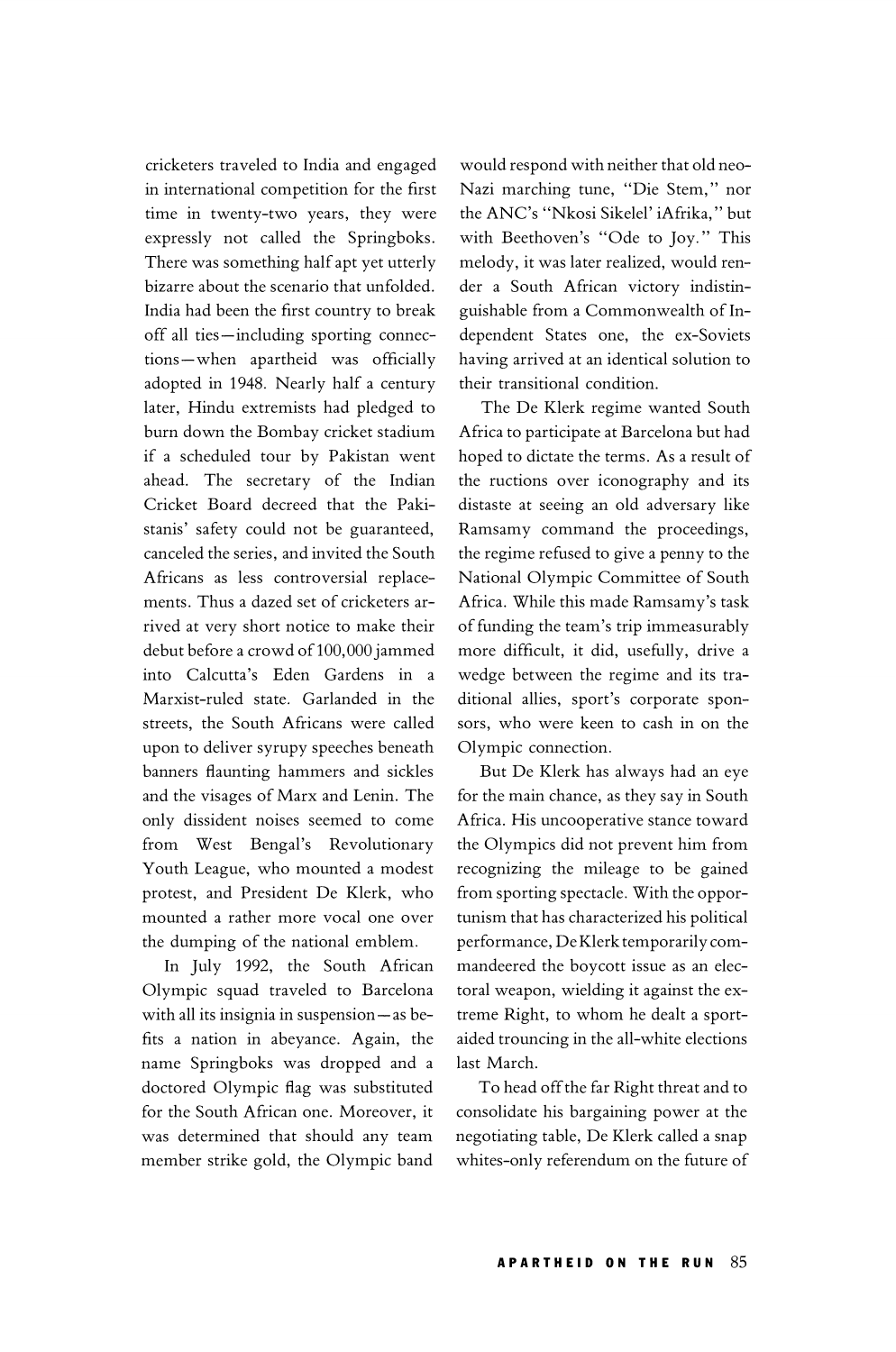**reform. He announced the referendum just after South Africa, admitted into the World Cricket Cup for the first time, had scored an upset victory over the world champions, Australia. Capitalizing on the buoyant mood among South African whites, De Klerk leveled the threat of the sport boycott's return against his Conservative adversaries. Indeed, the success** 

### **The scale of ideological cross-dressing in contemporary South Africa defies belief**

**of his campaign depended centrally on his manipulation of two powerful white populist anxieties: that a no to reform would result in the restitution of punitive sporting and economic sanctions.** 

**Sports grounds in Australia were plastered with billboards urging VOTE YES-surely the first time ever that exhortations addressed to the electorate of one country have littered a second country halfway around the globe. As South Africa's cricket captain later remarked, "We were crucial to the National Party strategy." In South Africa, a chorus of sportsmen and women were dragooned into advertisements urging a yes vote, backed by slogans like "Give South Africa a Sporting Chance." Even Danie Craven, the most powerful figure in white rugby and an unconscionable racist if ever there was one, did his incoherent best to prove that he, too, was a New South African. "Any sportsman or woman voting no," he warned, "will be raping his or her own conscience."** 

**The scale of ideological crossdressing in contemporary South Africa**  **defies belief. But even those accustomed to such mutations were astonished by the sight of the National Party-for some thirty years the aggrieved target of boycotts-adapting one of the liberation movement's most effective strategies by wielding the threat of sports and economic bans. De Klerk's commandeering of left-wing tactics evinces both the potential to be gained from interventions in the emotionally charged, spectacular rituals of international sport and the political contestation over sport, even in the postboycott era.** 

**The ANC still maintained more sway over South Africa's sporting future than the Nationalists could ever hope to achieve. However, in his showdown against the ultraright Conservatives, De Klerk adapted the liberation movement's boycott strategy so adroitly that when the Conservative leader, Andries Treurnicht, comes to pen his autobiography, we can expect echoes of Harold Wilson's lament at his sport-induced defeat. It was Wilson, one recalls, who contended that he lost the 1970 British election because of a steep downswing in the nation's mood following England's loss to Germany in the finals of football's World Cup.** 

**"South Africa cannot have both a Boipatong and a Barcelona." Desmond Tutu's words rang out in the aftermath of the Boipatong massacres. Within a few days of the carnage, the ANC's shadow minister of sport, Steve Tshwete, announced: "The country is in a state of mourning. We will ask sporting bodies to reimpose the moratorium until the**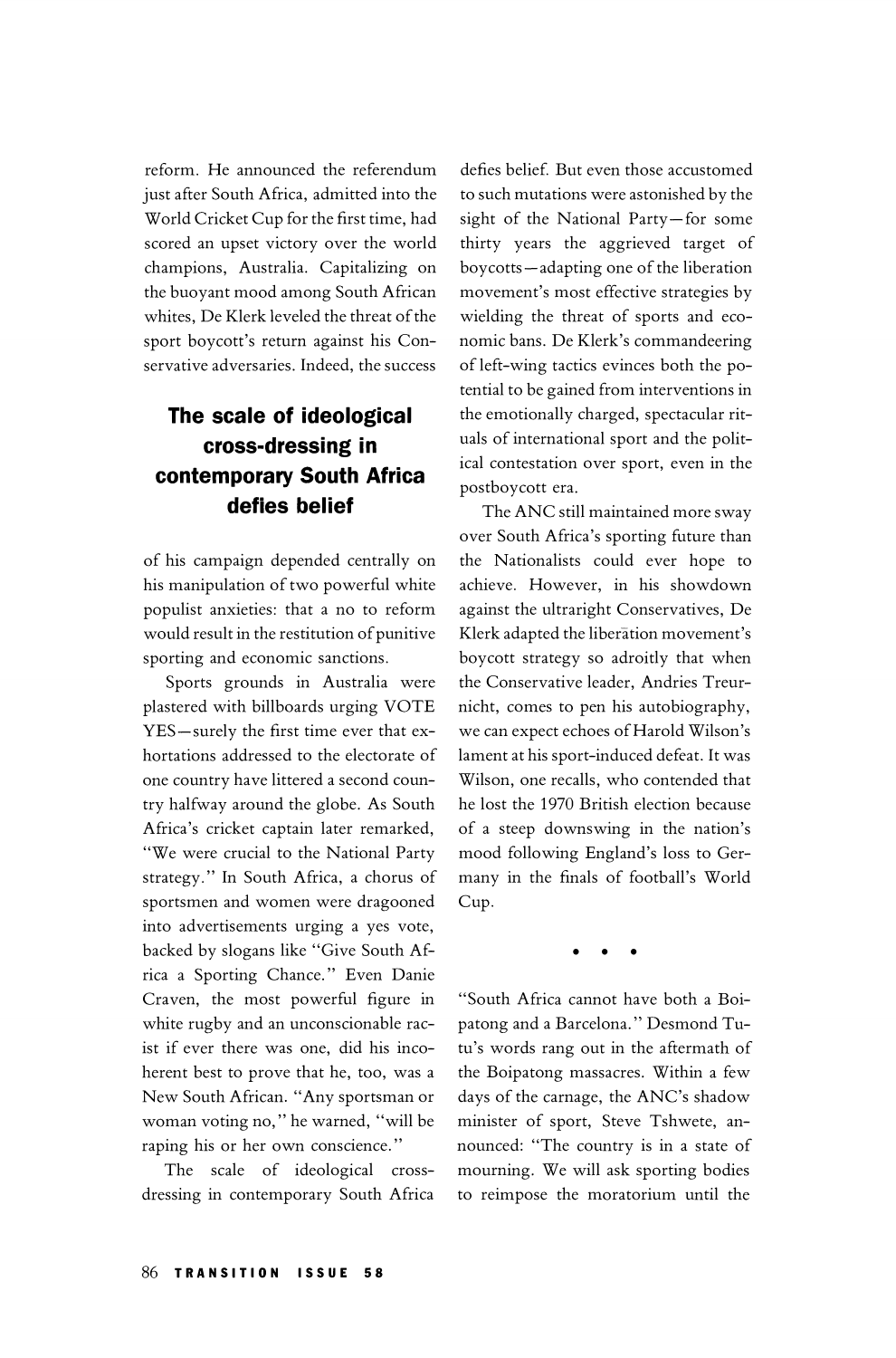**political situation is normalized." The good faith wager of negotiations-let alone the prospect of sport serving as an emotional unifier-had faltered disastrously. Barcelona was to have offered a presentiment of political unity; from the depth of bloody machinations, it threatened to do no more than travesty such hopes.** 

**Many South Africans made an emotional link between the carnage at Boipatong and the massacre, some thirty years earlier, at nearby Sharpeville. The Sharpeville killings had sparked the first international protest against apartheid sports teams at the Rome Olympics, and, for a time, it seemed as ifBoipatong would cause South Africa's withdrawal from Barcelona. De Klerk's perfidious failure to rein in his security forces and bring Inkatha murderers to dock left a deeper rift between the Nationalists and the ANC than at any time since Mandela's release.** 

**Yet the threatened reimposition of the boycott proved short-lived once the ANC realized how unpopular that decision would be. Sports administrators like Ramsamy, Mluleki George, and Styx Morewa expressed concern that a renewed ban would erode ANC support by undermining the morale of athletes and their supporters. Ensuing events vindicated their fears. A couple of weeks after Boipatong, the Cameroon football team was due to arrive in Johannesburg for a series of internationals that would mark South Africa's return to world football. When the ANC canceled the Cameroon tour in protest over the killings, black fans jammed the organization's switchboards demanding to know why the preeminent black sport was be-**

**ing forced to atone for the crimes of others. Hadn't football, to a greater degree than any other sport, been played, administered, and watched along nonracial lines? Didn't football fans deserve some compensation for decades of compliance with the boycott while other, whitedominated sports, had been mounting rebel tours?** 

**Mandela traveled to the Cameroon and had the series swiftly reinstated. On arrival in South Africa, the Cameroonians toured Boipatong in a massive, high-profile expression of solidarity for that wracked community. The ANC resolved that outrage over the massacres would be expressed through channels other than sport: through the suspension of negotiations, a national strike, and related mass action.** 

**The South African Olympic team ventured to Barcelona more as a wager of hope than a reflection of any existing, or even imminent, national unity. Its historic presence at the Olympics was a mark of the ANC's continuing leverage over South Africa's acceptance in the arenas of world sport; it was a mark, too, of the International Olympic Committee's**  determination to stage - after all the boy**cotts and banishments that had marred**  every Games since World War II-a heal**ing Olympics, an event which they could bill as the most universal Games ever. Juan Atonio Samaranch, president of the IOC, wished to unveil an Olympics that would be immortalized not just as the first post-cold war Games but as the Games that finally drove politics out of sport.** 

**Yet Catalonian, no less than South African, history warned against equating the absence of boycotts with the redemp-**